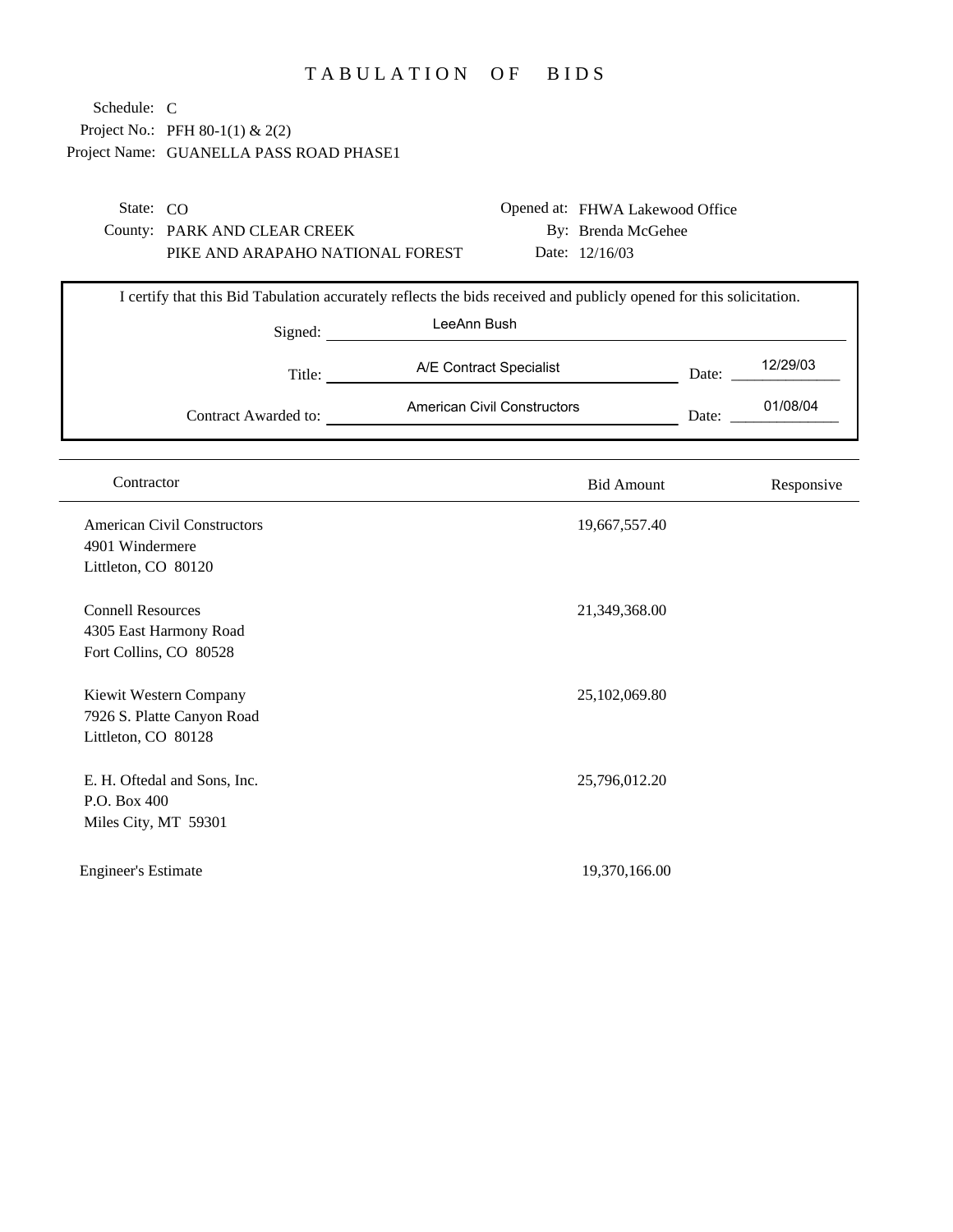| Item<br>No. | Item<br>Unit                       | Item<br>Description                                | Quantity   | Unit<br>Price | Amount       |
|-------------|------------------------------------|----------------------------------------------------|------------|---------------|--------------|
| 15101       | <b>LPSM</b>                        | Mobilization                                       |            |               |              |
|             | <b>American Civil Constructors</b> |                                                    | <b>ALL</b> | 1,309,000.00  | 1,309,000.00 |
|             | <b>Connell Resources</b>           |                                                    |            | 1,900,000.00  | 1,900,000.00 |
|             | Kiewit Western Company             |                                                    |            | 2,132,480.00  | 2,132,480.00 |
|             | E. H. Oftedal and Sons, Inc.       |                                                    |            | 2,221,000.00  | 2,221,000.00 |
|             | <b>ENGINEER'S ESTIMATE</b>         |                                                    |            | 1,450,000.00  | 1,450,000.00 |
| 15202       | km                                 | Slope, reference, and clearing and grubbing stakes |            |               |              |
|             | <b>American Civil Constructors</b> |                                                    | 14.174     | 6,500.00      | 92,131.00    |
|             | <b>Connell Resources</b>           |                                                    |            | 6,000.00      | 85,044.00    |
|             | Kiewit Western Company             |                                                    |            | 7,000.00      | 99,218.00    |
|             | E. H. Oftedal and Sons, Inc.       |                                                    |            | 9,300.00      | 131,818.20   |
|             | <b>ENGINEER'S ESTIMATE</b>         |                                                    |            | 7,000.00      | 99,218.00    |
| 15204       | Each                               | Drainage structure survey and staking              |            |               |              |
|             | <b>American Civil Constructors</b> |                                                    | 121        | 420.00        | 50,820.00    |
|             | <b>Connell Resources</b>           |                                                    |            | 370.00        | 44,770.00    |
|             | Kiewit Western Company             |                                                    |            | 1,200.00      | 145,200.00   |
|             | E. H. Oftedal and Sons, Inc.       |                                                    |            | 220.00        | 26,620.00    |
|             | <b>ENGINEER'S ESTIMATE</b>         |                                                    |            | 800.00        | 96,800.00    |
| 15204A      | Each                               | Concrete box culvert layout and control            |            |               |              |
|             | <b>American Civil Constructors</b> |                                                    | 4          | 875.00        | 3,500.00     |
|             | <b>Connell Resources</b>           |                                                    |            | 780.00        | 3,120.00     |
|             | Kiewit Western Company             |                                                    |            | 1,100.00      | 4,400.00     |
|             | E. H. Oftedal and Sons, Inc.       |                                                    |            | 2,200.00      | 8,800.00     |
|             | <b>ENGINEER'S ESTIMATE</b>         |                                                    |            | 4,000.00      | 16,000.00    |
| 15206       | <b>LPSM</b>                        | Retaining wall survey and staking                  |            |               |              |
|             | <b>American Civil Constructors</b> |                                                    | <b>ALL</b> | 21,500.00     | 21,500.00    |
|             | <b>Connell Resources</b>           |                                                    |            | 21,000.00     | 21,000.00    |
|             | Kiewit Western Company             |                                                    |            | 200,000.00    | 200,000.00   |
|             | E. H. Oftedal and Sons, Inc.       |                                                    |            | 18,000.00     | 18,000.00    |
|             | <b>ENGINEER'S ESTIMATE</b>         |                                                    |            | 45,000.00     | 45,000.00    |
| 15207       | km                                 | Grade finishing stakes                             |            |               |              |
|             | <b>American Civil Constructors</b> |                                                    | 28.348     | 1,800.00      | 51,026.40    |
|             | <b>Connell Resources</b>           |                                                    |            | 2,000.00      | 56,696.00    |
|             | Kiewit Western Company             |                                                    |            | 3,100.00      | 87,878.80    |
|             | E. H. Oftedal and Sons, Inc.       |                                                    |            | 2,000.00      | 56,696.00    |
|             | <b>ENGINEER'S ESTIMATE</b>         |                                                    |            | 2,500.00      | 70,870.00    |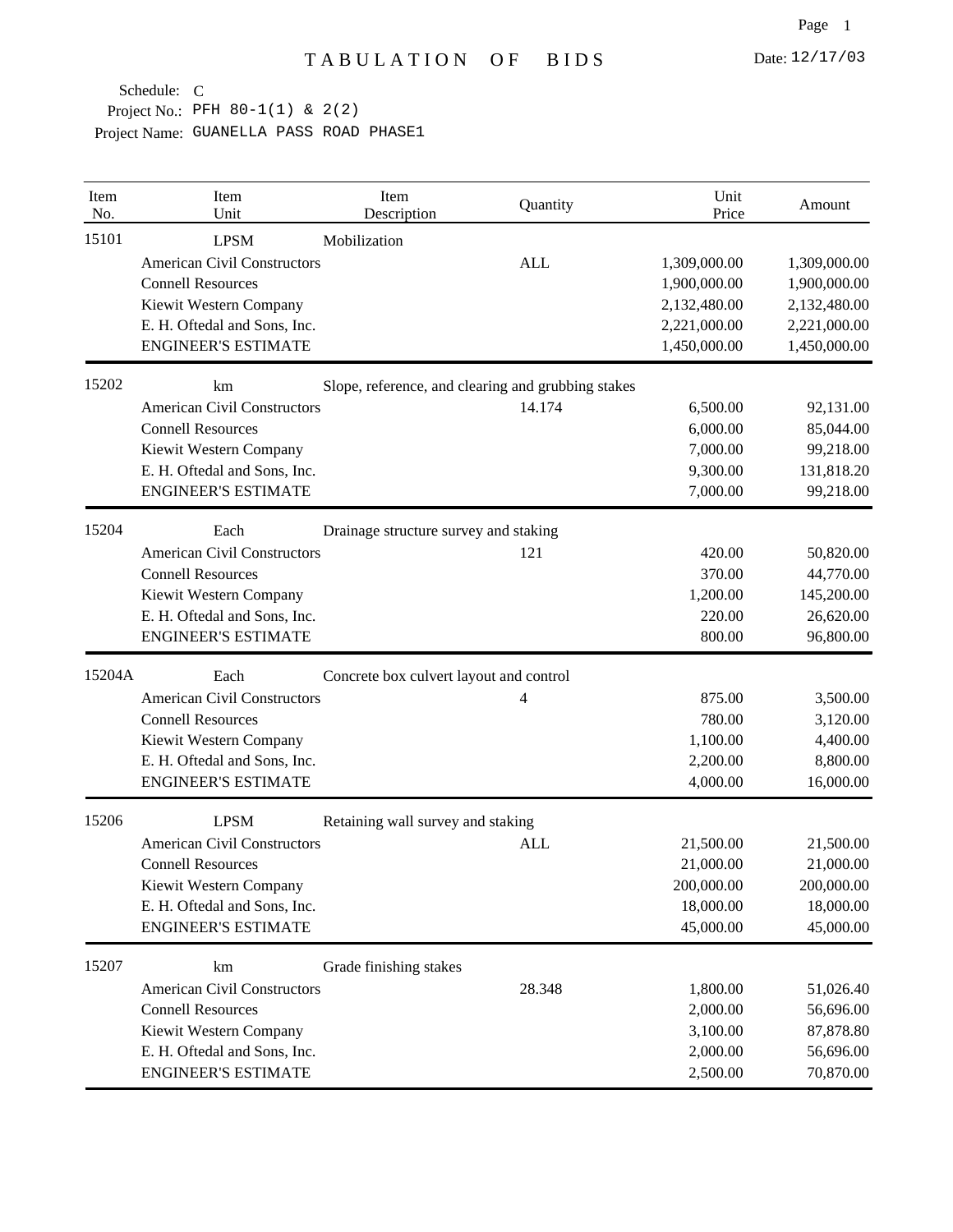| Item<br>No. | Item<br>Unit                       | Item<br>Description              | Quantity   | Unit<br>Price | Amount     |
|-------------|------------------------------------|----------------------------------|------------|---------------|------------|
| 15209       | Hour                               | Miscellaneous survey and staking |            |               |            |
|             | <b>American Civil Constructors</b> |                                  | 320        | 150.00        | 48,000.00  |
|             | <b>Connell Resources</b>           |                                  |            | 130.00        | 41,600.00  |
|             | Kiewit Western Company             |                                  |            | 150.00        | 48,000.00  |
|             | E. H. Oftedal and Sons, Inc.       |                                  |            | 150.00        | 48,000.00  |
|             | <b>ENGINEER'S ESTIMATE</b>         |                                  |            | 130.00        | 41,600.00  |
| 15212       | Each                               | Approach road survey and Staking |            |               |            |
|             | <b>American Civil Constructors</b> |                                  | 5          | 525.00        | 2,625.00   |
|             | <b>Connell Resources</b>           |                                  |            | 470.00        | 2,350.00   |
|             | Kiewit Western Company             |                                  |            | 3,100.00      | 15,500.00  |
|             | E. H. Oftedal and Sons, Inc.       |                                  |            | 2,600.00      | 13,000.00  |
|             | <b>ENGINEER'S ESTIMATE</b>         |                                  |            | 2,500.00      | 12,500.00  |
| 15216A      | Each                               | Parking area survey and staking  |            |               |            |
|             | <b>American Civil Constructors</b> |                                  | 5          | 2,700.00      | 13,500.00  |
|             | <b>Connell Resources</b>           |                                  |            | 2,350.00      | 11,750.00  |
|             | Kiewit Western Company             |                                  |            | 3,200.00      | 16,000.00  |
|             | E. H. Oftedal and Sons, Inc.       |                                  |            | 9,500.00      | 47,500.00  |
|             | <b>ENGINEER'S ESTIMATE</b>         |                                  |            | 5,000.00      | 25,000.00  |
| 15401       | <b>LPSM</b>                        | Contractor testing               |            |               |            |
|             | <b>American Civil Constructors</b> |                                  | <b>ALL</b> | 290,000.00    | 290,000.00 |
|             | <b>Connell Resources</b>           |                                  |            | 225,000.00    | 225,000.00 |
|             | Kiewit Western Company             |                                  |            | 850,000.00    | 850,000.00 |
|             | E. H. Oftedal and Sons, Inc.       |                                  |            | 227,000.00    | 227,000.00 |
|             | <b>ENGINEER'S ESTIMATE</b>         |                                  |            | 250,000.00    | 250,000.00 |
| 15501       | <b>LPSM</b>                        | Construction schedule            |            |               |            |
|             | <b>American Civil Constructors</b> |                                  | <b>ALL</b> | 20,000.00     | 20,000.00  |
|             | <b>Connell Resources</b>           |                                  |            | 10,000.00     | 10,000.00  |
|             | Kiewit Western Company             |                                  |            | 5,000.00      | 5,000.00   |
|             | E. H. Oftedal and Sons, Inc.       |                                  |            | 42,000.00     | 42,000.00  |
|             | <b>ENGINEER'S ESTIMATE</b>         |                                  |            | 21,000.00     | 21,000.00  |
| 15702       | ha                                 | Temporary turf establishment     |            |               |            |
|             | <b>American Civil Constructors</b> |                                  | $\,8\,$    | 540.00        | 4,320.00   |
|             | <b>Connell Resources</b>           |                                  |            | 4,000.00      | 32,000.00  |
|             | Kiewit Western Company             |                                  |            | 2,800.00      | 22,400.00  |
|             | E. H. Oftedal and Sons, Inc.       |                                  |            | 900.00        | 7,200.00   |
|             | <b>ENGINEER'S ESTIMATE</b>         |                                  |            | 1,500.00      | 12,000.00  |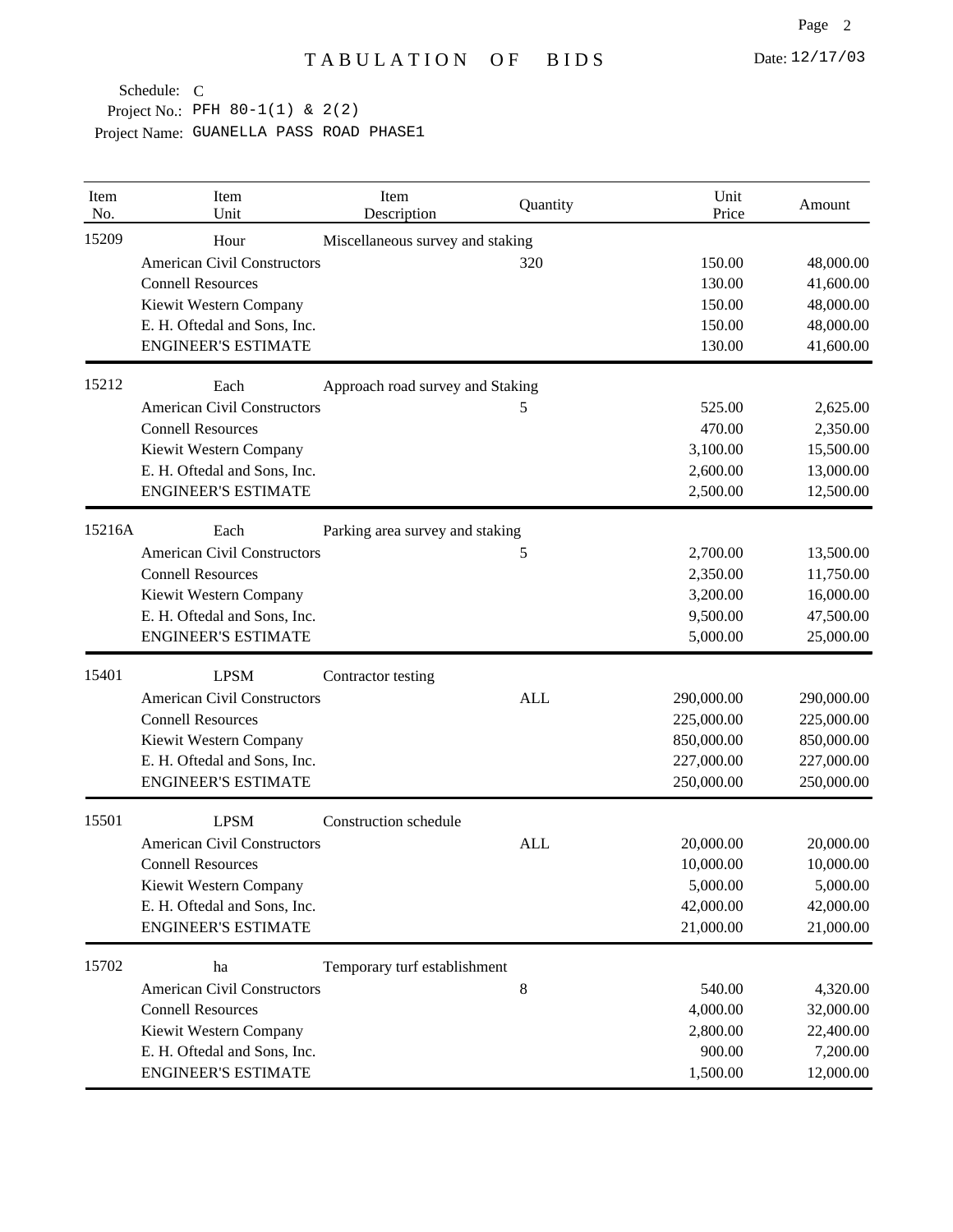| Item<br>No. | Item<br>Unit                            | Item<br>Description         | Quantity   | Unit<br>Price | Amount                   |
|-------------|-----------------------------------------|-----------------------------|------------|---------------|--------------------------|
| 15703       | m<br><b>American Civil Constructors</b> | Silt fence                  |            |               |                          |
|             | <b>Connell Resources</b>                |                             | 11,300     | 9.25<br>25.00 | 104,525.00<br>282,500.00 |
|             | Kiewit Western Company                  |                             |            | 15.00         | 169,500.00               |
|             | E. H. Oftedal and Sons, Inc.            |                             |            | 14.00         | 158,200.00               |
|             | <b>ENGINEER'S ESTIMATE</b>              |                             |            | 11.00         | 124,300.00               |
| 15709       | Each                                    | Check dams                  |            |               |                          |
|             | <b>American Civil Constructors</b>      |                             | 20         | 550.00        | 11,000.00                |
|             | <b>Connell Resources</b>                |                             |            | 200.00        | 4,000.00                 |
|             | Kiewit Western Company                  |                             |            | 400.00        | 8,000.00                 |
|             | E. H. Oftedal and Sons, Inc.            |                             |            | 380.00        | 7,600.00                 |
|             | <b>ENGINEER'S ESTIMATE</b>              |                             |            | 250.00        | 5,000.00                 |
| 15711       | Each                                    | Sediment traps              |            |               |                          |
|             | <b>American Civil Constructors</b>      |                             | 3          | 2,400.00      | 7,200.00                 |
|             | <b>Connell Resources</b>                |                             |            | 15,000.00     | 45,000.00                |
|             | Kiewit Western Company                  |                             |            | 2,000.00      | 6,000.00                 |
|             | E. H. Oftedal and Sons, Inc.            |                             |            | 405.00        | 1,215.00                 |
|             | <b>ENGINEER'S ESTIMATE</b>              |                             |            | 2,000.00      | 6,000.00                 |
| 15718       | Each                                    | Inlet protection            |            |               |                          |
|             | <b>American Civil Constructors</b>      |                             | 21         | 170.00        | 3,570.00                 |
|             | <b>Connell Resources</b>                |                             |            | 125.00        | 2,625.00                 |
|             | Kiewit Western Company                  |                             |            | 100.00        | 2,100.00                 |
|             | E. H. Oftedal and Sons, Inc.            |                             |            | 220.00        | 4,620.00                 |
|             | <b>ENGINEER'S ESTIMATE</b>              |                             |            | 500.00        | 10,500.00                |
| 15725A      | <b>LPSM</b>                             | Temporary diversion channel |            |               |                          |
|             | <b>American Civil Constructors</b>      |                             | <b>ALL</b> | 40,000.00     | 40,000.00                |
|             | <b>Connell Resources</b>                |                             |            | 20,000.00     | 20,000.00                |
|             | Kiewit Western Company                  |                             |            | 12,000.00     | 12,000.00                |
|             | E. H. Oftedal and Sons, Inc.            |                             |            | 7,100.00      | 7,100.00                 |
|             | <b>ENGINEER'S ESTIMATE</b>              |                             |            | 20,000.00     | 20,000.00                |
| 15734       | m                                       | Sediment control log        |            |               |                          |
|             | <b>American Civil Constructors</b>      |                             | 1,450      | 13.00         | 18,850.00                |
|             | <b>Connell Resources</b>                |                             |            | 15.00         | 21,750.00                |
|             | Kiewit Western Company                  |                             |            | 20.00         | 29,000.00                |
|             | E. H. Oftedal and Sons, Inc.            |                             |            | 30.00         | 43,500.00                |
|             | <b>ENGINEER'S ESTIMATE</b>              |                             |            | 20.00         | 29,000.00                |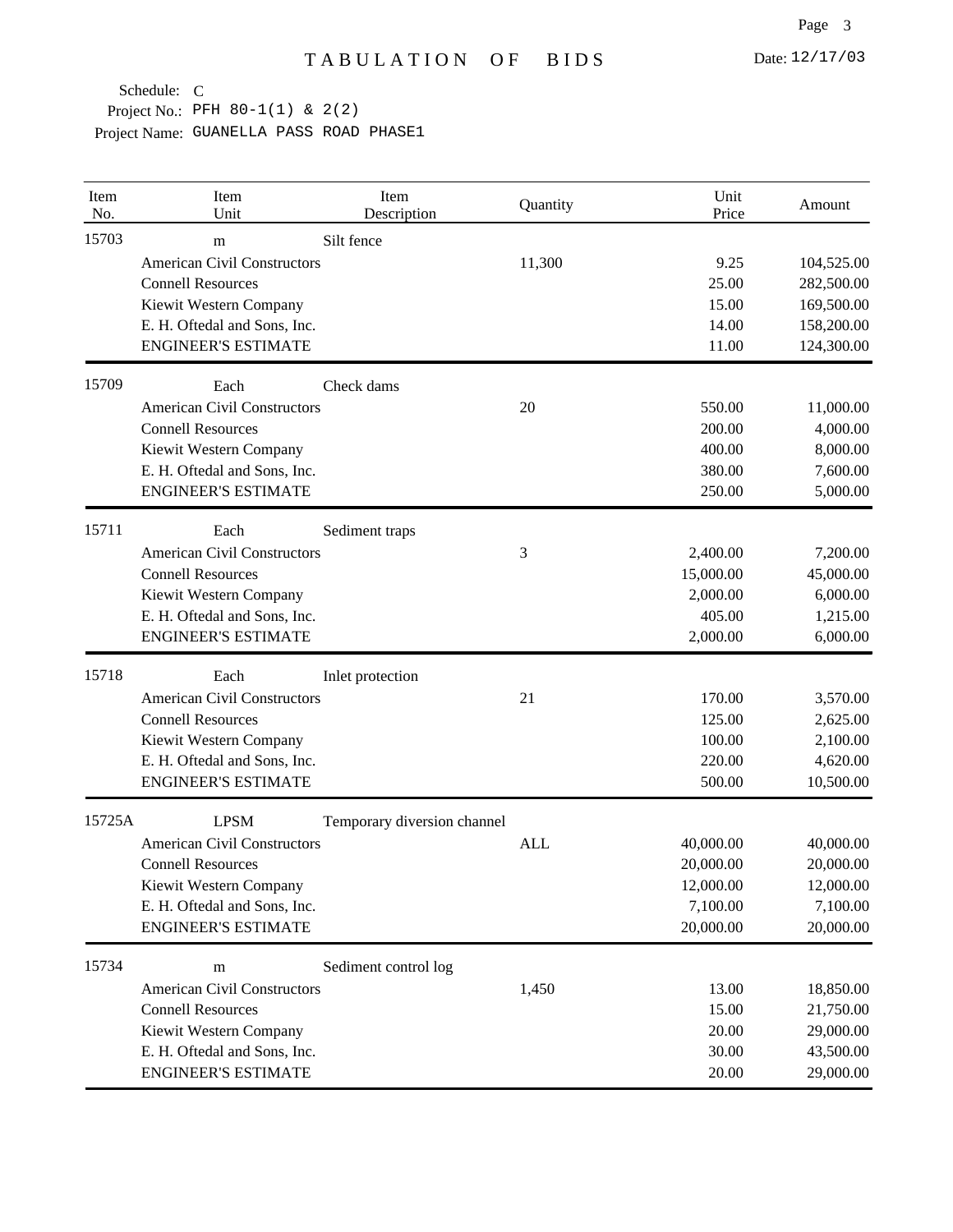| Item<br>No. | Item<br>Unit                       | Item<br>Description             | Quantity | Unit<br>Price | Amount     |
|-------------|------------------------------------|---------------------------------|----------|---------------|------------|
| 15801       | m <sub>3</sub>                     | Watering for dust control       |          |               |            |
|             | <b>American Civil Constructors</b> |                                 | 12,000   | 10.00         | 120,000.00 |
|             | <b>Connell Resources</b>           |                                 |          | 10.00         | 120,000.00 |
|             | Kiewit Western Company             |                                 |          | 19.00         | 228,000.00 |
|             | E. H. Oftedal and Sons, Inc.       |                                 |          | 19.00         | 228,000.00 |
|             | <b>ENGINEER'S ESTIMATE</b>         |                                 |          | 8.00          | 96,000.00  |
| 20101       | ha                                 | Clearing and grubbing           |          |               |            |
|             | <b>American Civil Constructors</b> |                                 | 24.0     | 12,000.00     | 288,000.00 |
|             | <b>Connell Resources</b>           |                                 |          | 10,000.00     | 240,000.00 |
|             | Kiewit Western Company             |                                 |          | 25,000.00     | 600,000.00 |
|             | E. H. Oftedal and Sons, Inc.       |                                 |          | 15,000.00     | 360,000.00 |
|             | <b>ENGINEER'S ESTIMATE</b>         |                                 |          | 15,000.00     | 360,000.00 |
| 20202       | ha                                 | Selective clearing and grubbing |          |               |            |
|             | <b>American Civil Constructors</b> |                                 | 2.0      | 13,000.00     | 26,000.00  |
|             | <b>Connell Resources</b>           |                                 |          | 4,000.00      | 8,000.00   |
|             | Kiewit Western Company             |                                 |          | 28,000.00     | 56,000.00  |
|             | E. H. Oftedal and Sons, Inc.       |                                 |          | 20,000.00     | 40,000.00  |
|             | <b>ENGINEER'S ESTIMATE</b>         |                                 |          | 10,000.00     | 20,000.00  |
| 20204       | m2                                 | Removal of individual trees     |          |               |            |
|             | <b>American Civil Constructors</b> |                                 | 20       | 900.00        | 18,000.00  |
|             | <b>Connell Resources</b>           |                                 |          | 2,500.00      | 50,000.00  |
|             | Kiewit Western Company             |                                 |          | 1,500.00      | 30,000.00  |
|             | E. H. Oftedal and Sons, Inc.       |                                 |          | 1,000.00      | 20,000.00  |
|             | <b>ENGINEER'S ESTIMATE</b>         |                                 |          | 2,000.00      | 40,000.00  |
| 20301B      | Each                               | Removal of signs                |          |               |            |
|             | <b>American Civil Constructors</b> |                                 | 20       | 135.00        | 2,700.00   |
|             | <b>Connell Resources</b>           |                                 |          | 25.00         | 500.00     |
|             | Kiewit Western Company             |                                 |          | 21.00         | 420.00     |
|             | E. H. Oftedal and Sons, Inc.       |                                 |          | 23.00         | 460.00     |
|             | <b>ENGINEER'S ESTIMATE</b>         |                                 |          | 200.00        | 4,000.00   |
|             | Each                               | Removal of pipe culverts        |          |               |            |
|             | <b>American Civil Constructors</b> |                                 | 51       | 725.00        | 36,975.00  |
|             | <b>Connell Resources</b>           |                                 |          | 1,000.00      | 51,000.00  |
|             | Kiewit Western Company             |                                 |          | 660.00        | 33,660.00  |
| 20301H      | E. H. Oftedal and Sons, Inc.       |                                 |          | 1,000.00      | 51,000.00  |
|             | <b>ENGINEER'S ESTIMATE</b>         |                                 |          | 800.00        | 40,800.00  |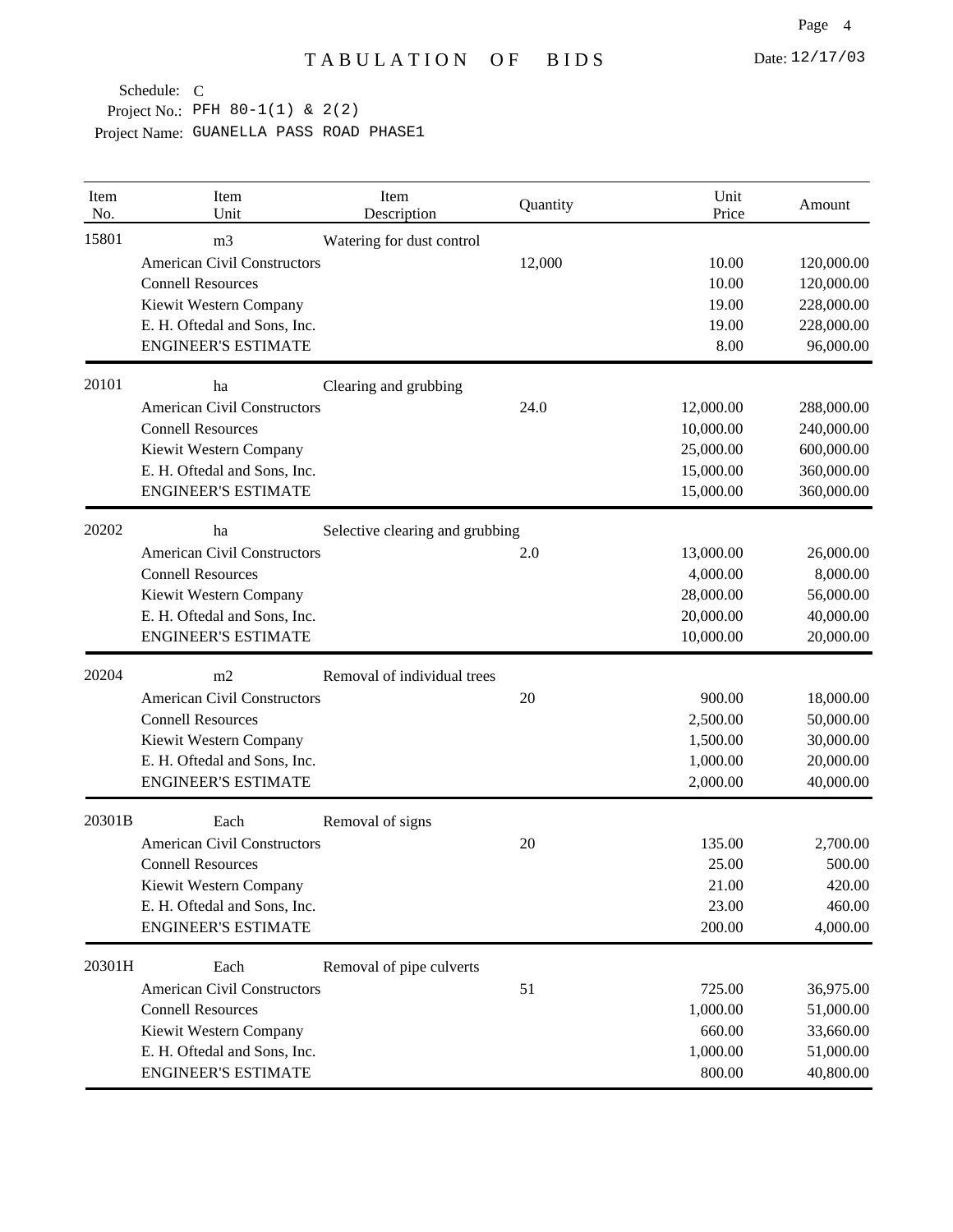Project No.: PFH 80-1(1) & 2(2) Schedule: C

| Item<br>No. | Item<br>Unit                       | Item<br>Description  | Quantity | Unit<br>Price | Amount       |
|-------------|------------------------------------|----------------------|----------|---------------|--------------|
| 20302V      | m                                  | Removal of fence     |          |               |              |
|             | <b>American Civil Constructors</b> |                      | 180      | 7.00          | 1,260.00     |
|             | <b>Connell Resources</b>           |                      |          | 25.00         | 4,500.00     |
|             | Kiewit Western Company             |                      |          | 22.00         | 3,960.00     |
|             | E. H. Oftedal and Sons, Inc.       |                      |          | 24.00         | 4,320.00     |
|             | <b>ENGINEER'S ESTIMATE</b>         |                      |          | 5.00          | 900.00       |
| 20302W      | m                                  | Removal of guardrail |          |               |              |
|             | <b>American Civil Constructors</b> |                      | 490      | 6.50          | 3,185.00     |
|             | <b>Connell Resources</b>           |                      |          | 10.00         | 4,900.00     |
|             | Kiewit Western Company             |                      |          | 6.00          | 2,940.00     |
|             | E. H. Oftedal and Sons, Inc.       |                      |          | 14.00         | 6,860.00     |
|             | <b>ENGINEER'S ESTIMATE</b>         |                      |          | 20.00         | 9,800.00     |
| 20311       | m                                  | Brow removal         |          |               |              |
|             | <b>American Civil Constructors</b> |                      | 1,100    | 33.00         | 36,300.00    |
|             | <b>Connell Resources</b>           |                      |          | 10.00         | 11,000.00    |
|             | Kiewit Western Company             |                      |          | 75.00         | 82,500.00    |
|             | E. H. Oftedal and Sons, Inc.       |                      |          | 50.00         | 55,000.00    |
|             | <b>ENGINEER'S ESTIMATE</b>         |                      |          | 15.00         | 16,500.00    |
| 20401       | m <sub>3</sub>                     | Roadway excavation   |          |               |              |
|             | <b>American Civil Constructors</b> |                      | 78,000   | 14.00         | 1,092,000.00 |
|             | <b>Connell Resources</b>           |                      |          | 13.00         | 1,014,000.00 |
|             | Kiewit Western Company             |                      |          | 6.00          | 468,000.00   |
|             | E. H. Oftedal and Sons, Inc.       |                      |          | 13.00         | 1,014,000.00 |
|             | <b>ENGINEER'S ESTIMATE</b>         |                      |          | 9.50          | 741,000.00   |
| 20402       | m <sub>3</sub>                     | Subexcavation        |          |               |              |
|             | <b>American Civil Constructors</b> |                      | 750      | 19.00         | 14,250.00    |
|             | <b>Connell Resources</b>           |                      |          | 8.00          | 6,000.00     |
|             | Kiewit Western Company             |                      |          | 26.00         | 19,500.00    |
|             | E. H. Oftedal and Sons, Inc.       |                      |          | 21.00         | 15,750.00    |
|             | <b>ENGINEER'S ESTIMATE</b>         |                      |          | 10.50         | 7,875.00     |
| 20403       | m <sub>3</sub>                     | Unclassified borrow  |          |               |              |
|             | <b>American Civil Constructors</b> |                      | 2,400    | 3.00          | 7,200.00     |
|             | <b>Connell Resources</b>           |                      |          | 8.50          | 20,400.00    |
|             | Kiewit Western Company             |                      |          | 20.00         | 48,000.00    |
|             | E. H. Oftedal and Sons, Inc.       |                      |          | 12.00         | 28,800.00    |
|             | <b>ENGINEER'S ESTIMATE</b>         |                      |          | 12.00         | 28,800.00    |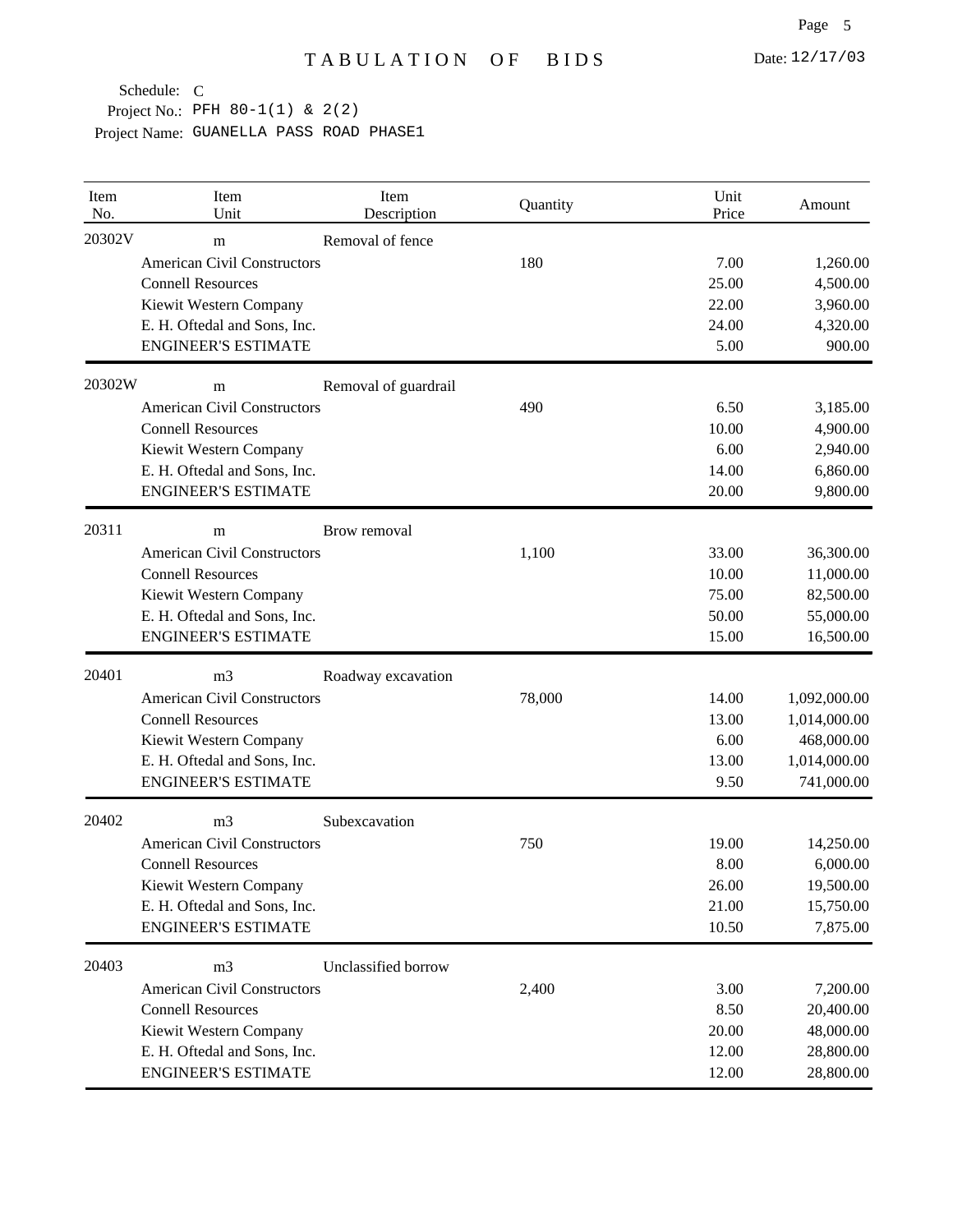Project No.: PFH 80-1(1) & 2(2)

| Item<br>No. | Item<br>Unit                                                                                                                                                             | Item<br>Description   | Quantity   | Unit<br>Price                                                            | Amount                                                                   |
|-------------|--------------------------------------------------------------------------------------------------------------------------------------------------------------------------|-----------------------|------------|--------------------------------------------------------------------------|--------------------------------------------------------------------------|
| 20413A      | Hour<br><b>American Civil Constructors</b><br><b>Connell Resources</b><br>Kiewit Western Company<br>E. H. Oftedal and Sons, Inc.                                         | Slope Scaling Crew    | 1,200      | 200.00<br>300.00<br>150.00<br>260.00                                     | 240,000.00<br>360,000.00<br>180,000.00<br>312,000.00                     |
|             | <b>ENGINEER'S ESTIMATE</b>                                                                                                                                               |                       |            | 220.00                                                                   | 264,000.00                                                               |
| 20501       | m<br><b>American Civil Constructors</b><br><b>Connell Resources</b><br>Kiewit Western Company<br>E. H. Oftedal and Sons, Inc.<br><b>ENGINEER'S ESTIMATE</b>              | Controlled blast hole | 50         | 18.00<br>30.00<br>600.00<br>17.00<br>200.00                              | 900.00<br>1,500.00<br>30,000.00<br>850.00<br>10,000.00                   |
| 20802       | m <sub>3</sub><br><b>American Civil Constructors</b><br><b>Connell Resources</b><br>Kiewit Western Company<br>E. H. Oftedal and Sons, Inc.<br><b>ENGINEER'S ESTIMATE</b> | Foundation fill       | 9,000      | 24.00<br>25.00<br>45.00<br>33.00<br>18.00                                | 216,000.00<br>225,000.00<br>405,000.00<br>297,000.00<br>162,000.00       |
| 20804       | <b>LPSM</b><br><b>American Civil Constructors</b><br><b>Connell Resources</b><br>Kiewit Western Company<br>E. H. Oftedal and Sons, Inc.<br><b>ENGINEER'S ESTIMATE</b>    | Shoring and bracing   | <b>ALL</b> | 1,183,000.00<br>1,750,000.00<br>760,000.00<br>1,743,000.00<br>200,000.00 | 1,183,000.00<br>1,750,000.00<br>760,000.00<br>1,743,000.00<br>200,000.00 |
| 21101       | m2<br><b>American Civil Constructors</b><br><b>Connell Resources</b><br>Kiewit Western Company<br>E. H. Oftedal and Sons, Inc.<br><b>ENGINEER'S ESTIMATE</b>             | Roadway obliteration  | 3,300      | 1.50<br>1.00<br>3.60<br>6.00<br>4.00                                     | 4,950.00<br>3,300.00<br>11,880.00<br>19,800.00<br>13,200.00              |
| 25101B      | m <sub>3</sub><br><b>American Civil Constructors</b><br><b>Connell Resources</b><br>Kiewit Western Company<br>E. H. Oftedal and Sons, Inc.<br><b>ENGINEER'S ESTIMATE</b> | Placed riprap class 2 | 3,700      | 39.00<br>75.00<br>65.00<br>71.00<br>70.00                                | 144,300.00<br>277,500.00<br>240,500.00<br>262,700.00<br>259,000.00       |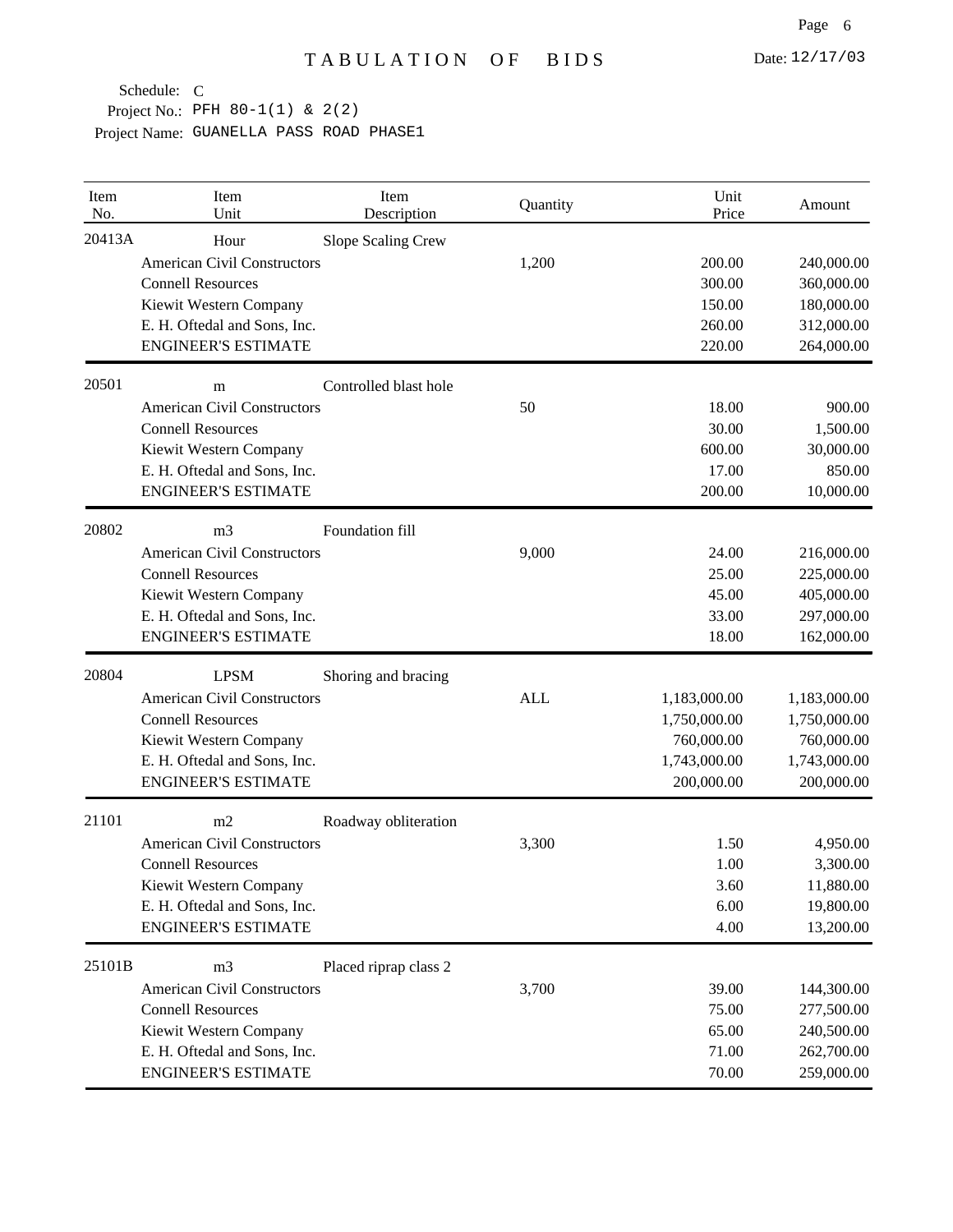Project No.: PFH 80-1(1) & 2(2) Schedule: C

| Item<br>No. | Item<br>Unit                                                                                                                                                             | Item<br>Description        | Quantity | Unit<br>Price                                 | Amount                                                               |
|-------------|--------------------------------------------------------------------------------------------------------------------------------------------------------------------------|----------------------------|----------|-----------------------------------------------|----------------------------------------------------------------------|
| 25101C      | m <sub>3</sub><br><b>American Civil Constructors</b><br><b>Connell Resources</b><br>Kiewit Western Company<br>E. H. Oftedal and Sons, Inc.<br><b>ENGINEER'S ESTIMATE</b> | Placed riprap class 3      | 320      | 40.00<br>75.00<br>70.00<br>76.00<br>80.00     | 12,800.00<br>24,000.00<br>22,400.00<br>24,320.00<br>25,600.00        |
| 25101E      | m <sub>3</sub><br><b>American Civil Constructors</b><br><b>Connell Resources</b><br>Kiewit Western Company<br>E. H. Oftedal and Sons, Inc.<br><b>ENGINEER'S ESTIMATE</b> | Placed riprap class 5      | 300      | 50.00<br>75.00<br>75.00<br>90.00<br>100.00    | 15,000.00<br>22,500.00<br>22,500.00<br>27,000.00<br>30,000.00        |
| 25108       | Each<br><b>American Civil Constructors</b><br><b>Connell Resources</b><br>Kiewit Western Company<br>E. H. Oftedal and Sons, Inc.<br><b>ENGINEER'S ESTIMATE</b>           | Placed boulder, class 7    | 600      | 38.00<br>45.00<br>77.00<br>310.00<br>110.00   | 22,800.00<br>27,000.00<br>46,200.00<br>186,000.00<br>66,000.00       |
| 25111       | Each<br><b>American Civil Constructors</b><br><b>Connell Resources</b><br>Kiewit Western Company<br>E. H. Oftedal and Sons, Inc.<br><b>ENGINEER'S ESTIMATE</b>           | Placed individual boulders | 170      | 39.00<br>75.00<br>150.00<br>650.00<br>200.00  | 6,630.00<br>12,750.00<br>25,500.00<br>110,500.00<br>34,000.00        |
| 25203       | m <sub>3</sub><br><b>American Civil Constructors</b><br><b>Connell Resources</b><br>Kiewit Western Company<br>E. H. Oftedal and Sons, Inc.<br><b>ENGINEER'S ESTIMATE</b> | Rock buttress              | 2,650    | 52.00<br>30.00<br>33.00<br>45.00<br>100.00    | 137,800.00<br>79,500.00<br>87,450.00<br>119,250.00<br>265,000.00     |
| 25206       | m2<br><b>American Civil Constructors</b><br><b>Connell Resources</b><br>Kiewit Western Company<br>E. H. Oftedal and Sons, Inc.<br><b>ENGINEER'S ESTIMATE</b>             | Rockery wall               | 3,600    | 100.00<br>330.00<br>250.00<br>76.00<br>250.00 | 360,000.00<br>1,188,000.00<br>900,000.00<br>273,600.00<br>900,000.00 |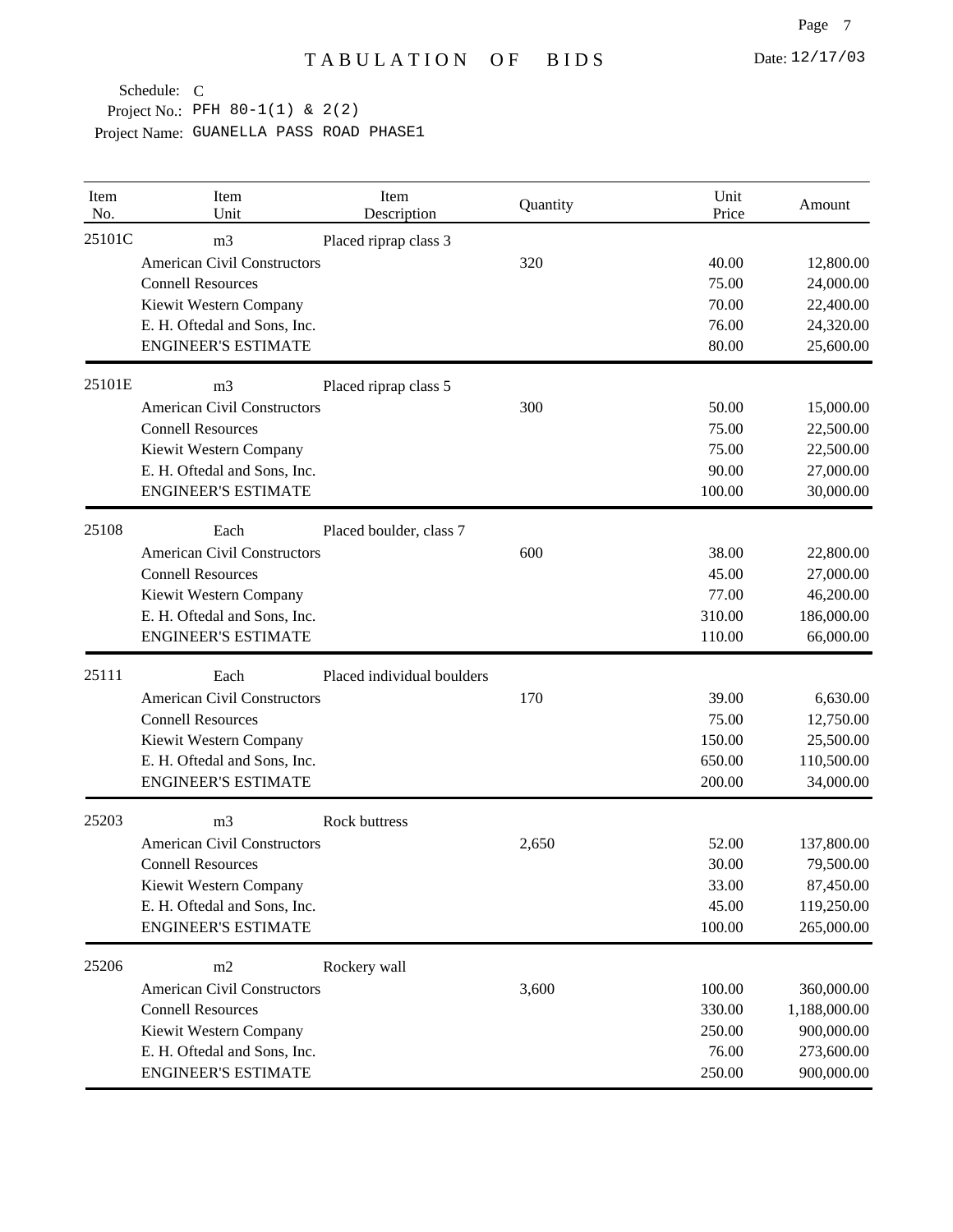Project No.: PFH 80-1(1) & 2(2)

| Item<br>No. | Item<br>Unit                       | Item<br>Description                                  | Quantity | Unit<br>Price | Amount       |
|-------------|------------------------------------|------------------------------------------------------|----------|---------------|--------------|
| 25501A      | m2                                 | Mechanically stabilized earth wall, welded wire face |          |               |              |
|             | <b>American Civil Constructors</b> |                                                      | 17,400   | 320.00        | 5,568,000.00 |
|             | <b>Connell Resources</b>           |                                                      |          | 203.00        | 3,532,200.00 |
|             | Kiewit Western Company             |                                                      |          | 350.00        | 6,090,000.00 |
|             | E. H. Oftedal and Sons, Inc.       |                                                      |          | 504.00        | 8,769,600.00 |
|             | <b>ENGINEER'S ESTIMATE</b>         |                                                      |          | 315.00        | 5,481,000.00 |
| 26006       | m2                                 | Soil nail retaining wall                             |          |               |              |
|             | <b>American Civil Constructors</b> |                                                      | 700      | 515.00        | 360,500.00   |
|             | <b>Connell Resources</b>           |                                                      |          | 470.00        | 329,000.00   |
|             | Kiewit Western Company             |                                                      |          | 600.00        | 420,000.00   |
|             | E. H. Oftedal and Sons, Inc.       |                                                      |          | 670.00        | 469,000.00   |
|             | <b>ENGINEER'S ESTIMATE</b>         |                                                      |          | 280.00        | 196,000.00   |
| 30101       | t                                  | Aggregate base                                       |          |               |              |
|             | <b>American Civil Constructors</b> |                                                      | 67,100   | 14.00         | 939,400.00   |
|             | <b>Connell Resources</b>           |                                                      |          | 9.00          | 603,900.00   |
|             | Kiewit Western Company             |                                                      |          | 20.00         | 1,342,000.00 |
|             | E. H. Oftedal and Sons, Inc.       |                                                      |          | 16.00         | 1,073,600.00 |
|             | <b>ENGINEER'S ESTIMATE</b>         |                                                      |          | 15.00         | 1,006,500.00 |
| 30107       | t                                  | Aggregate surface course                             |          |               |              |
|             | <b>American Civil Constructors</b> |                                                      | 19,800   | 13.00         | 257,400.00   |
|             | <b>Connell Resources</b>           |                                                      |          | 10.00         | 198,000.00   |
|             | Kiewit Western Company             |                                                      |          | 25.00         | 495,000.00   |
|             | E. H. Oftedal and Sons, Inc.       |                                                      |          | 27.00         | 534,600.00   |
|             | <b>ENGINEER'S ESTIMATE</b>         |                                                      |          | 18.00         | 356,400.00   |
| 30304U      | m2                                 | Road reconditioning, scarify 300 mm depth            |          |               |              |
|             | <b>American Civil Constructors</b> |                                                      | 27,000   | 3.10          | 83,700.00    |
|             | <b>Connell Resources</b>           |                                                      |          | 1.30          | 35,100.00    |
|             | Kiewit Western Company             |                                                      |          | 5.00          | 135,000.00   |
|             | E. H. Oftedal and Sons, Inc.       |                                                      |          | 3.00          | 81,000.00    |
|             | <b>ENGINEER'S ESTIMATE</b>         |                                                      |          | 3.00          | 81,000.00    |
| 30402       | m2                                 | Aggregate stabilization                              |          |               |              |
|             | <b>American Civil Constructors</b> |                                                      | 70,500   | 8.20          | 578,100.00   |
|             | <b>Connell Resources</b>           |                                                      |          | 8.00          | 564,000.00   |
|             | Kiewit Western Company             |                                                      |          | 12.50         | 881,250.00   |
|             | E. H. Oftedal and Sons, Inc.       |                                                      |          | 8.00          | 564,000.00   |
|             | <b>ENGINEER'S ESTIMATE</b>         |                                                      |          | 6.00          | 423,000.00   |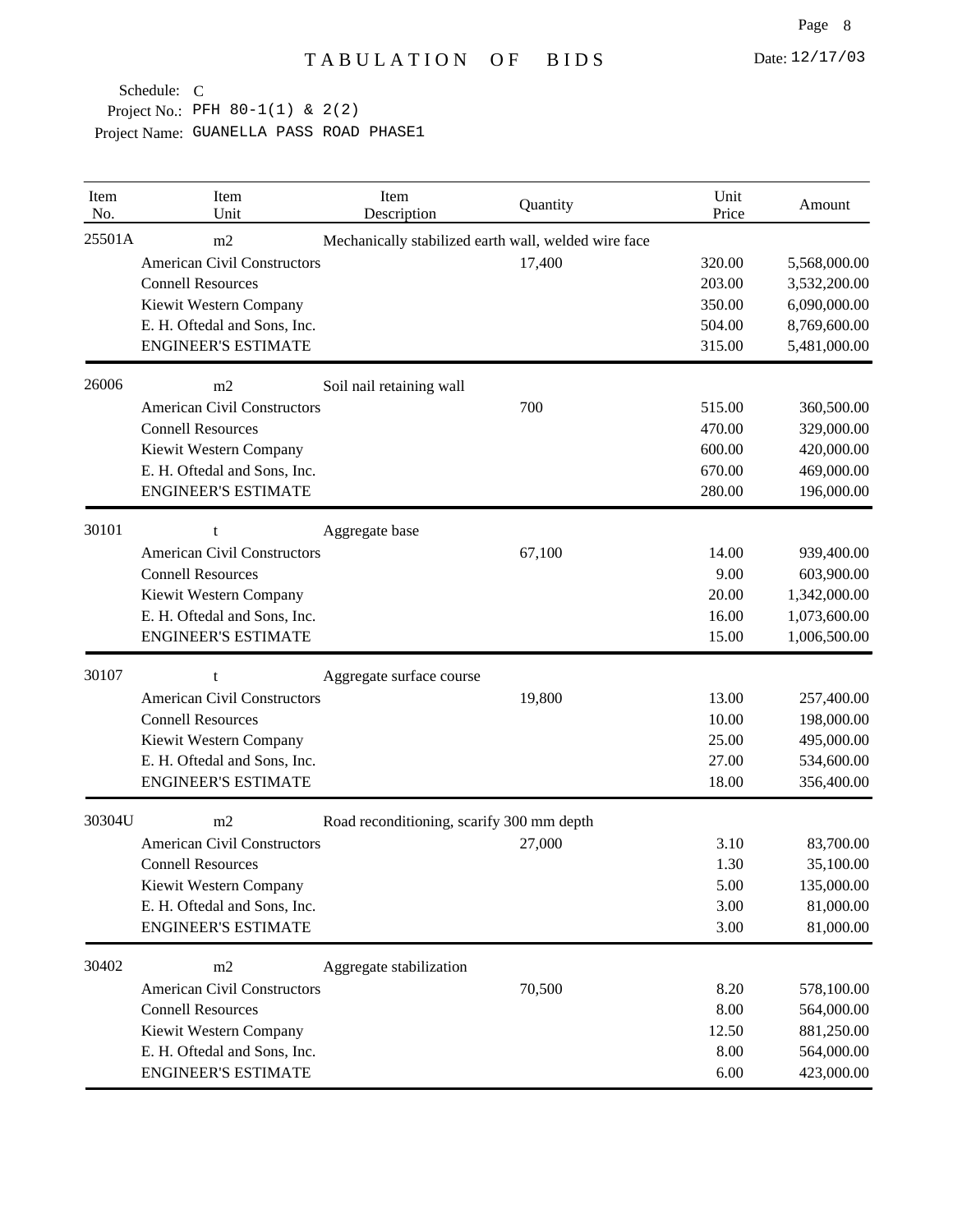| Item<br>No. | Item<br>Unit                       | Item<br>Description                                                                                                              | Quantity | Unit<br>Price | Amount     |
|-------------|------------------------------------|----------------------------------------------------------------------------------------------------------------------------------|----------|---------------|------------|
| 30602       | m2                                 | Dust palliative application                                                                                                      |          |               |            |
|             | <b>American Civil Constructors</b> |                                                                                                                                  | 27,500   | 2.00          | 55,000.00  |
|             | <b>Connell Resources</b>           |                                                                                                                                  |          | 1.60          | 44,000.00  |
|             | Kiewit Western Company             |                                                                                                                                  |          | 0.25          | 6,875.00   |
|             | E. H. Oftedal and Sons, Inc.       |                                                                                                                                  |          | 2.00          | 55,000.00  |
|             | <b>ENGINEER'S ESTIMATE</b>         |                                                                                                                                  |          | 2.00          | 55,000.00  |
| 30611       | t                                  | Lignin sulfonate / Magnesium chloride, 50/50 mix                                                                                 |          |               |            |
|             | <b>American Civil Constructors</b> |                                                                                                                                  | 74       | 240.00        | 17,760.00  |
|             | <b>Connell Resources</b>           |                                                                                                                                  |          | 290.00        | 21,460.00  |
|             | Kiewit Western Company             |                                                                                                                                  |          | 450.00        | 33,300.00  |
|             | E. H. Oftedal and Sons, Inc.       |                                                                                                                                  |          | 300.00        | 22,200.00  |
|             | <b>ENGINEER'S ESTIMATE</b>         |                                                                                                                                  |          | 160.00        | 11,840.00  |
| 40103PGCD   | t                                  | Asphalt cement grade PG 58-34                                                                                                    |          |               |            |
|             | <b>American Civil Constructors</b> |                                                                                                                                  | 360      | 400.00        | 144,000.00 |
|             | <b>Connell Resources</b>           |                                                                                                                                  |          | 500.00        | 180,000.00 |
|             | Kiewit Western Company             |                                                                                                                                  |          | 300.00        | 108,000.00 |
|             | E. H. Oftedal and Sons, Inc.       |                                                                                                                                  |          | 290.00        | 104,400.00 |
|             | <b>ENGINEER'S ESTIMATE</b>         |                                                                                                                                  |          | 250.00        | 90,000.00  |
| 40105C      | t                                  | Antistrip additive type 3                                                                                                        |          |               |            |
|             | <b>American Civil Constructors</b> |                                                                                                                                  | 60       | 170.00        | 10,200.00  |
|             | <b>Connell Resources</b>           |                                                                                                                                  |          | 200.00        | 12,000.00  |
|             | Kiewit Western Company             |                                                                                                                                  |          | 150.00        | 9,000.00   |
|             | E. H. Oftedal and Sons, Inc.       |                                                                                                                                  |          | 115.00        | 6,900.00   |
|             | <b>ENGINEER'S ESTIMATE</b>         |                                                                                                                                  |          | 150.00        | 9,000.00   |
| 40106ABA    | t                                  | Superpave asphalt concrete pavement, 12.5 nominal maximum size aggregate, 0.3 to 1<br>million ESAL's, type 1 pavement smoothness |          |               |            |
|             | <b>American Civil Constructors</b> |                                                                                                                                  | 5,900    | 60.00         | 354,000.00 |
|             | <b>Connell Resources</b>           |                                                                                                                                  |          | 65.00         | 383,500.00 |
|             | Kiewit Western Company             |                                                                                                                                  |          | 100.00        | 590,000.00 |
|             | E. H. Oftedal and Sons, Inc.       |                                                                                                                                  |          | 88.00         | 519,200.00 |
|             | <b>ENGINEER'S ESTIMATE</b>         |                                                                                                                                  |          | 50.00         | 295,000.00 |
| 40901GAP    | t                                  | Surface treatment aggregates gradation A, precoated                                                                              |          |               |            |
|             | <b>American Civil Constructors</b> |                                                                                                                                  | 3,900    | 34.00         | 132,600.00 |
|             | <b>Connell Resources</b>           |                                                                                                                                  |          | 90.00         | 351,000.00 |
|             | Kiewit Western Company             |                                                                                                                                  |          | 90.00         | 351,000.00 |
|             | E. H. Oftedal and Sons, Inc.       |                                                                                                                                  |          | 33.00         | 128,700.00 |
|             | <b>ENGINEER'S ESTIMATE</b>         |                                                                                                                                  |          | 20.00         | 78,000.00  |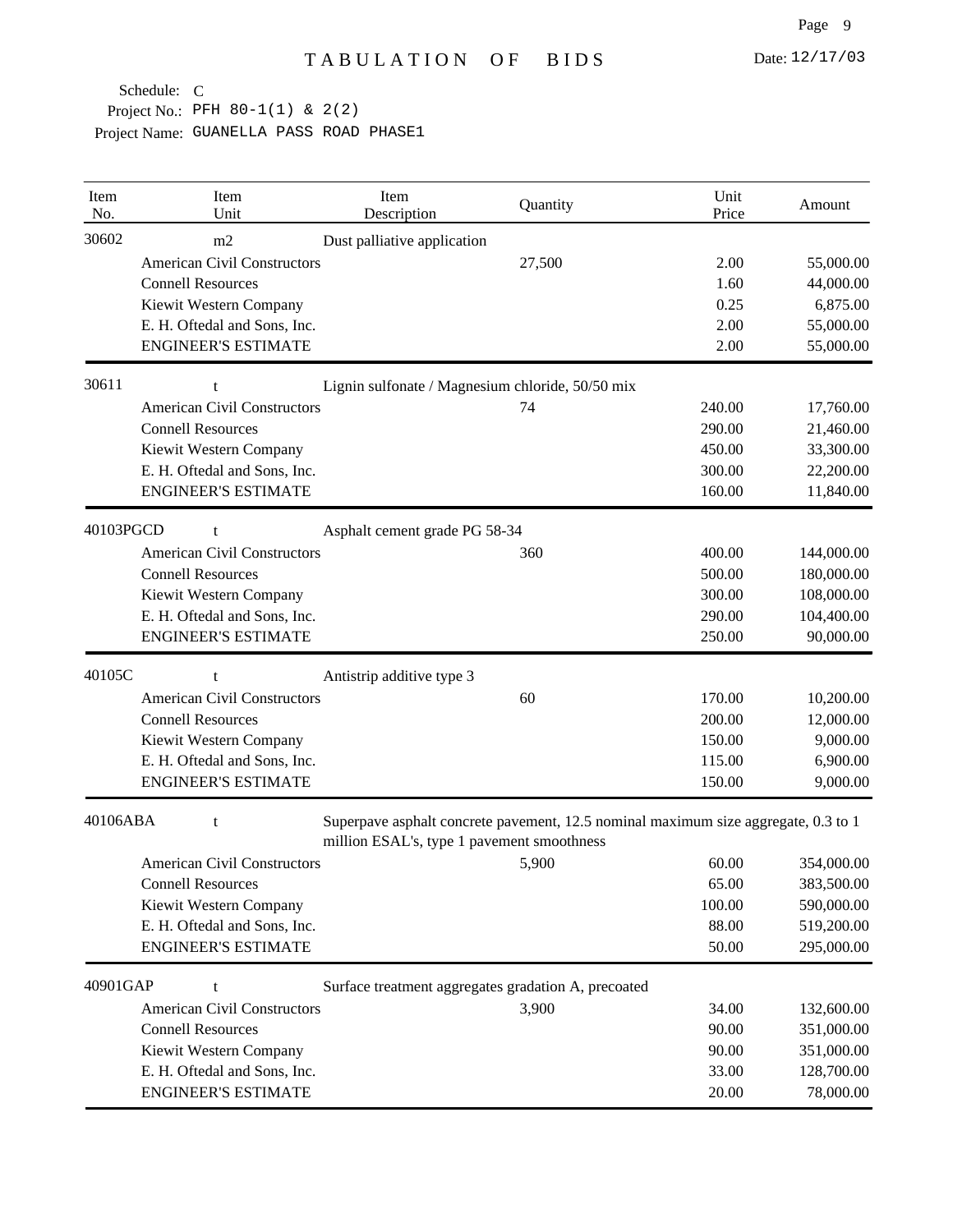| Item<br>No. | Item<br>Unit                       | Item<br>Description                           | Quantity                                    | Unit<br>Price | Amount     |
|-------------|------------------------------------|-----------------------------------------------|---------------------------------------------|---------------|------------|
| 40901GC     | t                                  | Surface treatment aggregates gradation C      |                                             |               |            |
|             | <b>American Civil Constructors</b> |                                               | 2,000                                       | 48.00         | 96,000.00  |
|             | <b>Connell Resources</b>           |                                               |                                             | 80.00         | 160,000.00 |
|             | Kiewit Western Company             |                                               |                                             | 86.00         | 172,000.00 |
|             | E. H. Oftedal and Sons, Inc.       |                                               |                                             | 39.00         | 78,000.00  |
|             | <b>ENGINEER'S ESTIMATE</b>         |                                               |                                             | 18.00         | 36,000.00  |
| 40904AR     | t                                  |                                               | Emulsified Asphalt grade HFMS-2P or HFRS-2P |               |            |
|             | <b>American Civil Constructors</b> |                                               | 5                                           | 335.00        | 1,675.00   |
|             | <b>Connell Resources</b>           |                                               |                                             | 1,000.00      | 5,000.00   |
|             | Kiewit Western Company             |                                               |                                             | 305.00        | 1,525.00   |
|             | E. H. Oftedal and Sons, Inc.       |                                               |                                             | 400.00        | 2,000.00   |
|             | <b>ENGINEER'S ESTIMATE</b>         |                                               |                                             | 300.00        | 1,500.00   |
| 41101MB     | $\mathbf{f}$                       | Prime coat grade MC-70                        |                                             |               |            |
|             | <b>American Civil Constructors</b> |                                               | 36                                          | 450.00        | 16,200.00  |
|             | <b>Connell Resources</b>           |                                               |                                             | 700.00        | 25,200.00  |
|             | Kiewit Western Company             |                                               |                                             | 280.00        | 10,080.00  |
|             | E. H. Oftedal and Sons, Inc.       |                                               |                                             | 400.00        | 14,400.00  |
|             | <b>ENGINEER'S ESTIMATE</b>         |                                               |                                             | 300.00        | 10,800.00  |
| 41103       | t                                  | <b>Blotter</b>                                |                                             |               |            |
|             | <b>American Civil Constructors</b> |                                               | 200                                         | 25.00         | 5,000.00   |
|             | <b>Connell Resources</b>           |                                               |                                             | 45.00         | 9,000.00   |
|             | Kiewit Western Company             |                                               |                                             | 2.75          | 550.00     |
|             | E. H. Oftedal and Sons, Inc.       |                                               |                                             | 57.00         | 11,400.00  |
|             | <b>ENGINEER'S ESTIMATE</b>         |                                               |                                             | 30.00         | 6,000.00   |
| 41201CM     | t                                  | Tack coat grade CSS-1, CSS-1h, SS-1, or SS-1h |                                             |               |            |
|             | <b>American Civil Constructors</b> |                                               | 11                                          | 350.00        | 3,850.00   |
|             | <b>Connell Resources</b>           |                                               |                                             | 500.00        | 5,500.00   |
|             | Kiewit Western Company             |                                               |                                             | 210.00        | 2,310.00   |
|             | E. H. Oftedal and Sons, Inc.       |                                               |                                             | 460.00        | 5,060.00   |
|             | <b>ENGINEER'S ESTIMATE</b>         |                                               |                                             | 325.00        | 3,575.00   |
| 55201A      | m <sub>3</sub>                     | Structural concrete class A (AE)              |                                             |               |            |
|             | <b>American Civil Constructors</b> |                                               | 152                                         | 935.00        | 142,120.00 |
|             | <b>Connell Resources</b>           |                                               |                                             | 1,000.00      | 152,000.00 |
|             | Kiewit Western Company             |                                               |                                             | 2,000.00      | 304,000.00 |
|             | E. H. Oftedal and Sons, Inc.       |                                               |                                             | 1,300.00      | 197,600.00 |
|             | <b>ENGINEER'S ESTIMATE</b>         |                                               |                                             | 1,000.00      | 152,000.00 |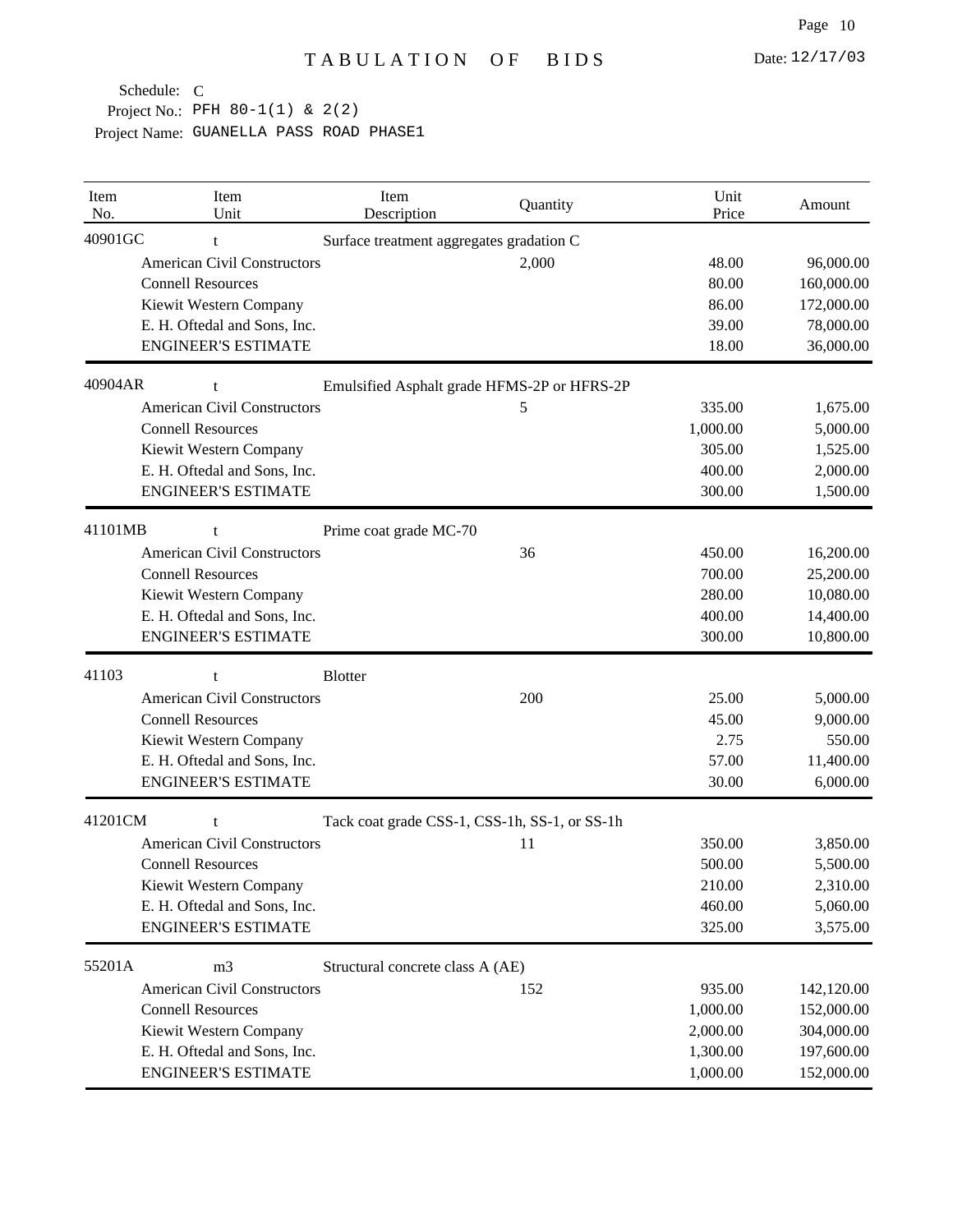| Item<br>No. | Item<br>Unit                       | Item<br>Description      | Quantity | Unit<br>Price | Amount     |
|-------------|------------------------------------|--------------------------|----------|---------------|------------|
| 55401       | kg                                 | Reinforcing steel        |          |               |            |
|             | <b>American Civil Constructors</b> |                          | 8,684    | 1.50          | 13,026.00  |
|             | <b>Connell Resources</b>           |                          |          | 2.00          | 17,368.00  |
|             | Kiewit Western Company             |                          |          | 2.00          | 17,368.00  |
|             | E. H. Oftedal and Sons, Inc.       |                          |          | 2.00          | 17,368.00  |
|             | <b>ENGINEER'S ESTIMATE</b>         |                          |          | 2.00          | 17,368.00  |
| 56304       | m2                                 | Rock stain               |          |               |            |
|             | <b>American Civil Constructors</b> |                          | 2,000    | 6.00          | 12,000.00  |
|             | <b>Connell Resources</b>           |                          |          | 12.00         | 24,000.00  |
|             | Kiewit Western Company             |                          |          | 5.00          | 10,000.00  |
|             | E. H. Oftedal and Sons, Inc.       |                          |          | 14.00         | 28,000.00  |
|             | <b>ENGINEER'S ESTIMATE</b>         |                          |          | 10.00         | 20,000.00  |
| 60105C      | m <sub>3</sub>                     | Concrete for pipe collar |          |               |            |
|             | <b>American Civil Constructors</b> |                          | 30       | 275.00        | 8,250.00   |
|             | <b>Connell Resources</b>           |                          |          | 180.00        | 5,400.00   |
|             | Kiewit Western Company             |                          |          | 880.00        | 26,400.00  |
|             | E. H. Oftedal and Sons, Inc.       |                          |          | 1,150.00      | 34,500.00  |
|             | <b>ENGINEER'S ESTIMATE</b>         |                          |          | 1,000.00      | 30,000.00  |
| 60201K      | m                                  | 450 mm pipe culvert      |          |               |            |
|             | <b>American Civil Constructors</b> |                          | 67       | 185.00        | 12,395.00  |
|             | <b>Connell Resources</b>           |                          |          | 100.00        | 6,700.00   |
|             | Kiewit Western Company             |                          |          | 185.00        | 12,395.00  |
|             | E. H. Oftedal and Sons, Inc.       |                          |          | 116.00        | 7,772.00   |
|             | <b>ENGINEER'S ESTIMATE</b>         |                          |          | 160.00        | 10,720.00  |
| 60201M      | m                                  | 600 mm pipe culvert      |          |               |            |
|             | <b>American Civil Constructors</b> |                          | 1,350    | 235.00        | 317,250.00 |
|             | <b>Connell Resources</b>           |                          |          | 150.00        | 202,500.00 |
|             | Kiewit Western Company             |                          |          | 250.00        | 337,500.00 |
|             | E. H. Oftedal and Sons, Inc.       |                          |          | 140.00        | 189,000.00 |
|             | <b>ENGINEER'S ESTIMATE</b>         |                          |          | 180.00        | 243,000.00 |
| 60201N      | m                                  | 750 mm pipe culvert      |          |               |            |
|             | <b>American Civil Constructors</b> |                          | 111      | 255.00        | 28,305.00  |
|             | <b>Connell Resources</b>           |                          |          | 210.00        | 23,310.00  |
|             | Kiewit Western Company             |                          |          | 320.00        | 35,520.00  |
|             | E. H. Oftedal and Sons, Inc.       |                          |          | 170.00        | 18,870.00  |
|             | <b>ENGINEER'S ESTIMATE</b>         |                          |          | 220.00        | 24,420.00  |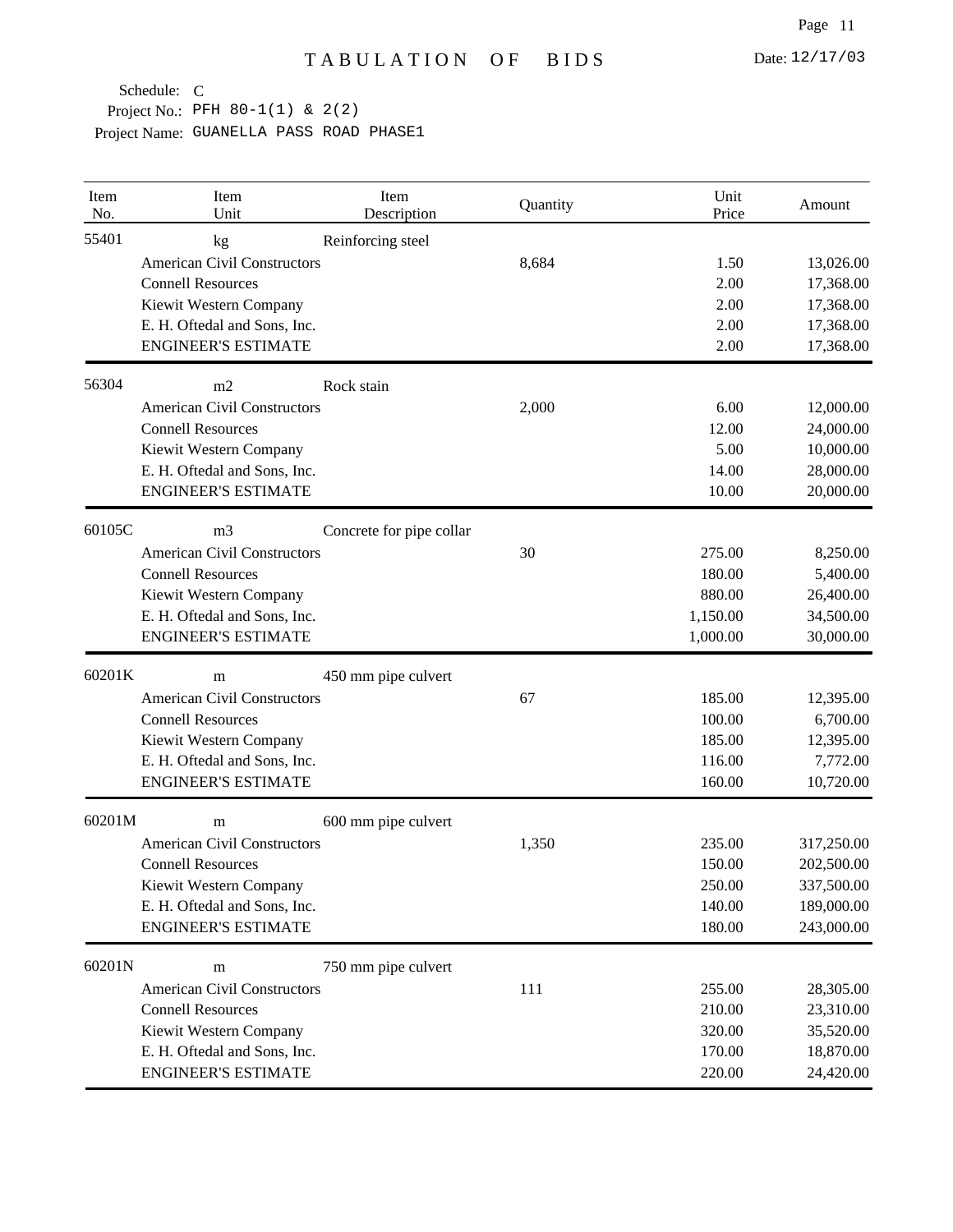Project No.: PFH 80-1(1) & 2(2)

| Item<br>No. | Item<br>Unit                       | Item<br>Description                        | Quantity | Unit<br>Price                                                                   | Amount     |
|-------------|------------------------------------|--------------------------------------------|----------|---------------------------------------------------------------------------------|------------|
| 60201P      | m                                  | 900 mm pipe culvert                        |          |                                                                                 |            |
|             | <b>American Civil Constructors</b> |                                            | 32       | 330.00                                                                          | 10,560.00  |
|             | <b>Connell Resources</b>           |                                            |          | 270.00                                                                          | 8,640.00   |
|             | Kiewit Western Company             |                                            |          | 375.00                                                                          | 12,000.00  |
|             | E. H. Oftedal and Sons, Inc.       |                                            |          | 210.00                                                                          | 6,720.00   |
|             | <b>ENGINEER'S ESTIMATE</b>         |                                            |          | 250.00                                                                          | 8,000.00   |
| 60202N      | m                                  | 885 mm span, 610 mm rise pipe arch culvert |          |                                                                                 |            |
|             | <b>American Civil Constructors</b> |                                            | 110      | 320.00                                                                          | 35,200.00  |
|             | <b>Connell Resources</b>           |                                            |          | 150.00                                                                          | 16,500.00  |
|             | Kiewit Western Company             |                                            |          | 300.00                                                                          | 33,000.00  |
|             | E. H. Oftedal and Sons, Inc.       |                                            |          | 185.00                                                                          | 20,350.00  |
|             | <b>ENGINEER'S ESTIMATE</b>         |                                            |          | 300.00                                                                          | 33,000.00  |
| 60205ND     | m                                  |                                            |          | 4200 mm span, 1200 mm rise precast reinforced concrete box culvert (bottomless) |            |
|             | <b>American Civil Constructors</b> |                                            | 31       | 2,900.00                                                                        | 89,900.00  |
|             | <b>Connell Resources</b>           |                                            |          | 3,200.00                                                                        | 99,200.00  |
|             | Kiewit Western Company             |                                            |          | 3,340.00                                                                        | 103,540.00 |
|             | E. H. Oftedal and Sons, Inc.       |                                            |          | 3,700.00                                                                        | 114,700.00 |
|             | <b>ENGINEER'S ESTIMATE</b>         |                                            |          | 2,600.00                                                                        | 80,600.00  |
| 60205NG     | m                                  |                                            |          | 4200 mm span, 2100 mm rise precast reinforced concrete box culvert (bottomless) |            |
|             | <b>American Civil Constructors</b> |                                            | 13       | 3,300.00                                                                        | 42,900.00  |
|             | <b>Connell Resources</b>           |                                            |          | 3,670.00                                                                        | 47,710.00  |
|             | Kiewit Western Company             |                                            |          | 4,900.00                                                                        | 63,700.00  |
|             | E. H. Oftedal and Sons, Inc.       |                                            |          | 4,200.00                                                                        | 54,600.00  |
|             | <b>ENGINEER'S ESTIMATE</b>         |                                            |          | 2,800.00                                                                        | 36,400.00  |
| 60206K      | Each                               | End section for 450 mm pipe culvert        |          |                                                                                 |            |
|             | <b>American Civil Constructors</b> |                                            | 11       | 250.00                                                                          | 2,750.00   |
|             | <b>Connell Resources</b>           |                                            |          | 315.00                                                                          | 3,465.00   |
|             | Kiewit Western Company             |                                            |          | 260.00                                                                          | 2,860.00   |
|             | E. H. Oftedal and Sons, Inc.       |                                            |          | 300.00                                                                          | 3,300.00   |
|             | <b>ENGINEER'S ESTIMATE</b>         |                                            |          | 300.00                                                                          | 3,300.00   |
| 60206M      | Each                               | End section for 600 mm pipe culvert        |          |                                                                                 |            |
|             | <b>American Civil Constructors</b> |                                            | 149      | 275.00                                                                          | 40,975.00  |
|             | <b>Connell Resources</b>           |                                            |          | 350.00                                                                          | 52,150.00  |
|             | Kiewit Western Company             |                                            |          | 325.00                                                                          | 48,425.00  |
|             | E. H. Oftedal and Sons, Inc.       |                                            |          | 500.00                                                                          | 74,500.00  |
|             | <b>ENGINEER'S ESTIMATE</b>         |                                            |          | 320.00                                                                          | 47,680.00  |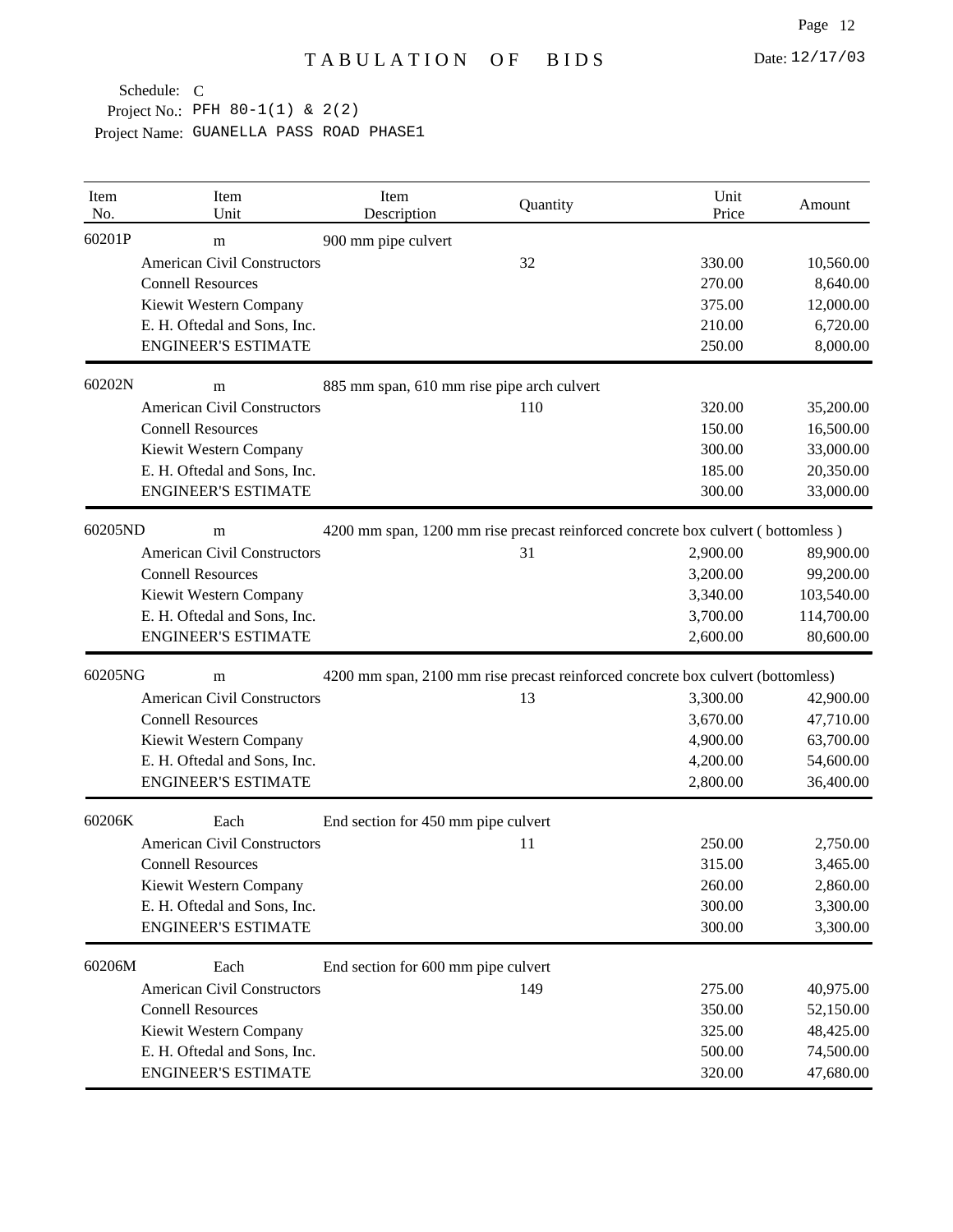| Item<br>No. | Item<br>Unit                       | Item<br>Description                 | Quantity                                                   | Unit<br>Price | Amount    |
|-------------|------------------------------------|-------------------------------------|------------------------------------------------------------|---------------|-----------|
| 60206N      | Each                               | End section for 750 mm pipe culvert |                                                            |               |           |
|             | <b>American Civil Constructors</b> |                                     | 12                                                         | 400.00        | 4,800.00  |
|             | <b>Connell Resources</b>           |                                     |                                                            | 450.00        | 5,400.00  |
|             | Kiewit Western Company             |                                     |                                                            | 450.00        | 5,400.00  |
|             | E. H. Oftedal and Sons, Inc.       |                                     |                                                            | 750.00        | 9,000.00  |
|             | <b>ENGINEER'S ESTIMATE</b>         |                                     |                                                            | 500.00        | 6,000.00  |
| 60206P      | Each                               | End section for 900 mm pipe culvert |                                                            |               |           |
|             | <b>American Civil Constructors</b> |                                     | 3                                                          | 500.00        | 1,500.00  |
|             | <b>Connell Resources</b>           |                                     |                                                            | 560.00        | 1,680.00  |
|             | Kiewit Western Company             |                                     |                                                            | 465.00        | 1,395.00  |
|             | E. H. Oftedal and Sons, Inc.       |                                     |                                                            | 1,050.00      | 3,150.00  |
|             | <b>ENGINEER'S ESTIMATE</b>         |                                     |                                                            | 600.00        | 1,800.00  |
| 60207N      | Each                               |                                     | End section for 885 mm span, 610 mm rise pipe arch culvert |               |           |
|             | <b>American Civil Constructors</b> |                                     | 16                                                         | 450.00        | 7,200.00  |
|             | <b>Connell Resources</b>           |                                     |                                                            | 400.00        | 6,400.00  |
|             | Kiewit Western Company             |                                     |                                                            | 515.00        | 8,240.00  |
|             | E. H. Oftedal and Sons, Inc.       |                                     |                                                            | 570.00        | 9,120.00  |
|             | <b>ENGINEER'S ESTIMATE</b>         |                                     |                                                            | 700.00        | 11,200.00 |
| 60209M      | Each                               | Elbow, 600 mm                       |                                                            |               |           |
|             | <b>American Civil Constructors</b> |                                     | 59                                                         | 320.00        | 18,880.00 |
|             | <b>Connell Resources</b>           |                                     |                                                            | 550.00        | 32,450.00 |
|             | Kiewit Western Company             |                                     |                                                            | 65.00         | 3,835.00  |
|             | E. H. Oftedal and Sons, Inc.       |                                     |                                                            | 400.00        | 23,600.00 |
|             | <b>ENGINEER'S ESTIMATE</b>         |                                     |                                                            | 400.00        | 23,600.00 |
| 60209MN     | Each                               |                                     | Elbow, 885 mm span, 610 mm rise pipe arch culvert          |               |           |
|             | <b>American Civil Constructors</b> |                                     | 4                                                          | 380.00        | 1,520.00  |
|             | <b>Connell Resources</b>           |                                     |                                                            | 700.00        | 2,800.00  |
|             | Kiewit Western Company             |                                     |                                                            | 365.00        | 1,460.00  |
|             | E. H. Oftedal and Sons, Inc.       |                                     |                                                            | 560.00        | 2,240.00  |
|             | <b>ENGINEER'S ESTIMATE</b>         |                                     |                                                            | 800.00        | 3,200.00  |
| 60209N      | Each                               | Elbow, 750 mm                       |                                                            |               |           |
|             | <b>American Civil Constructors</b> |                                     | 7                                                          | 400.00        | 2,800.00  |
|             | <b>Connell Resources</b>           |                                     |                                                            | 700.00        | 4,900.00  |
|             | Kiewit Western Company             |                                     |                                                            | 140.00        | 980.00    |
|             | E. H. Oftedal and Sons, Inc.       |                                     |                                                            | 640.00        | 4,480.00  |
|             | <b>ENGINEER'S ESTIMATE</b>         |                                     |                                                            | 450.00        | 3,150.00  |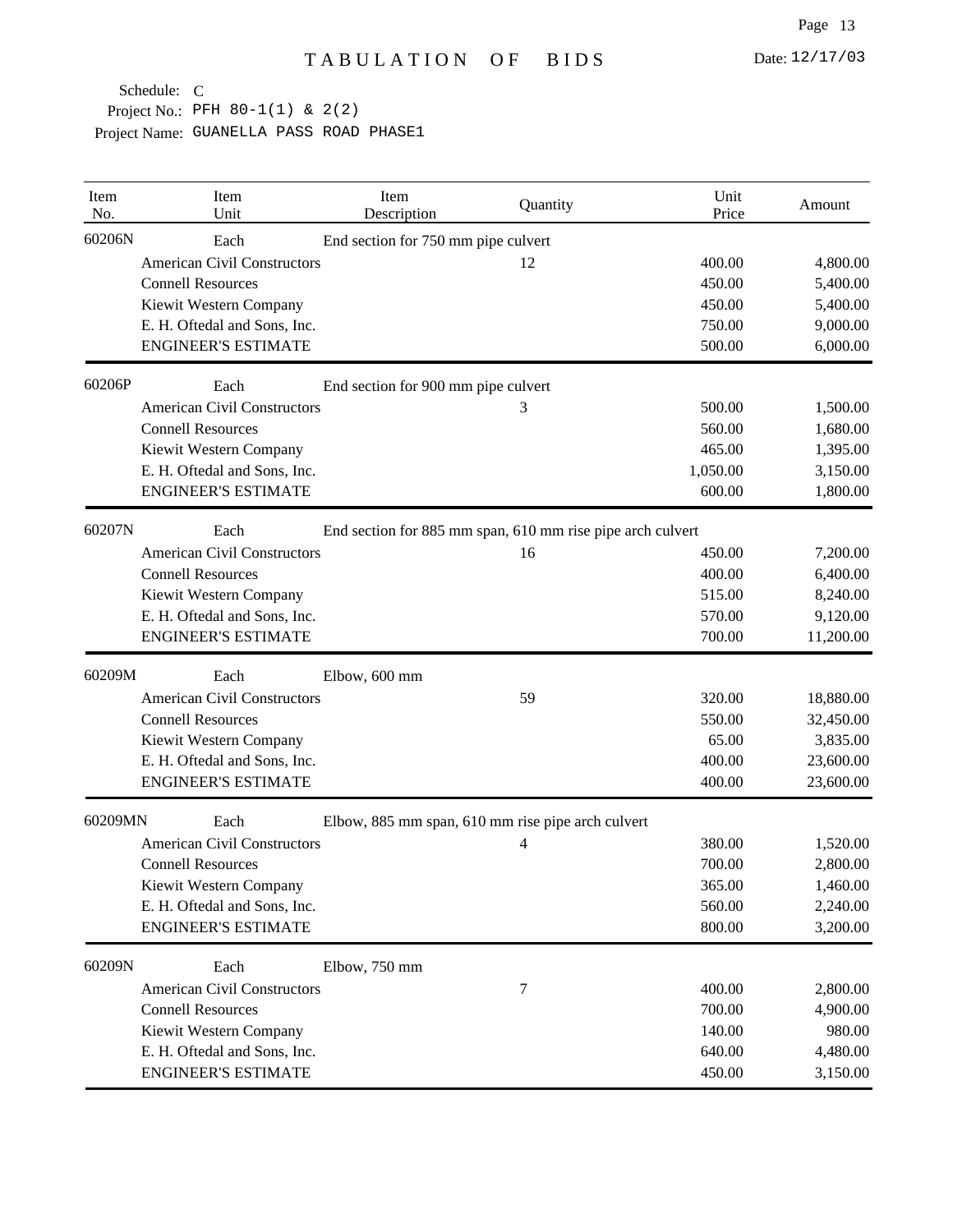Project No.: PFH 80-1(1) & 2(2) Schedule: C

| Item<br>No. | Item<br>Unit                       | Item<br>Description                                                     | Quantity | Unit<br>Price | Amount     |
|-------------|------------------------------------|-------------------------------------------------------------------------|----------|---------------|------------|
| 60209P      | Each                               | Elbow, 900 mm                                                           |          |               |            |
|             | <b>American Civil Constructors</b> |                                                                         | 2        | 475.00        | 950.00     |
|             | <b>Connell Resources</b>           |                                                                         |          | 700.00        | 1,400.00   |
|             | Kiewit Western Company             |                                                                         |          | 220.00        | 440.00     |
|             | E. H. Oftedal and Sons, Inc.       |                                                                         |          | 740.00        | 1,480.00   |
|             | <b>ENGINEER'S ESTIMATE</b>         |                                                                         |          | 500.00        | 1,000.00   |
| 60305ADA    | m                                  | 10'-10" span, 3'-5" rise, structural-plate box, 0.109 inch (bottomless) |          |               |            |
|             | <b>American Civil Constructors</b> |                                                                         | 14       | 2,200.00      | 30,800.00  |
|             | <b>Connell Resources</b>           |                                                                         |          | 1,175.00      | 16,450.00  |
|             | Kiewit Western Company             |                                                                         |          | 1,450.00      | 20,300.00  |
|             | E. H. Oftedal and Sons, Inc.       |                                                                         |          | 2,300.00      | 32,200.00  |
|             | <b>ENGINEER'S ESTIMATE</b>         |                                                                         |          | 1,200.00      | 16,800.00  |
| 60404A      | Each                               | Catch basin type 1                                                      |          |               |            |
|             | <b>American Civil Constructors</b> |                                                                         | 24       | 2,100.00      | 50,400.00  |
|             | <b>Connell Resources</b>           |                                                                         |          | 1,000.00      | 24,000.00  |
|             | Kiewit Western Company             |                                                                         |          | 4,000.00      | 96,000.00  |
|             | E. H. Oftedal and Sons, Inc.       |                                                                         |          | 3,500.00      | 84,000.00  |
|             | <b>ENGINEER'S ESTIMATE</b>         |                                                                         |          | 2,800.00      | 67,200.00  |
| 60409A      | Each                               | Metal frame and grate type A                                            |          |               |            |
|             | <b>American Civil Constructors</b> |                                                                         | 7        | 300.00        | 2,100.00   |
|             | <b>Connell Resources</b>           |                                                                         |          | 230.00        | 1,610.00   |
|             | Kiewit Western Company             |                                                                         |          | 500.00        | 3,500.00   |
|             | E. H. Oftedal and Sons, Inc.       |                                                                         |          | 900.00        | 6,300.00   |
|             | <b>ENGINEER'S ESTIMATE</b>         |                                                                         |          | 1,100.00      | 7,700.00   |
| 60409AB     | Each                               | Metal frame and grate type B                                            |          |               |            |
|             | <b>American Civil Constructors</b> |                                                                         | 17       | 300.00        | 5,100.00   |
|             | <b>Connell Resources</b>           |                                                                         |          | 230.00        | 3,910.00   |
|             | Kiewit Western Company             |                                                                         |          | 500.00        | 8,500.00   |
|             | E. H. Oftedal and Sons, Inc.       |                                                                         |          | 900.00        | 15,300.00  |
|             | <b>ENGINEER'S ESTIMATE</b>         |                                                                         |          | 1,400.00      | 23,800.00  |
| 60501       | m                                  | Underdrain system                                                       |          |               |            |
|             | <b>American Civil Constructors</b> |                                                                         | 1,500    | 90.00         | 135,000.00 |
|             | <b>Connell Resources</b>           |                                                                         |          | 70.00         | 105,000.00 |
|             | Kiewit Western Company             |                                                                         |          | 200.00        | 300,000.00 |
|             | E. H. Oftedal and Sons, Inc.       |                                                                         |          | 93.00         | 139,500.00 |
|             | <b>ENGINEER'S ESTIMATE</b>         |                                                                         |          | 100.00        | 150,000.00 |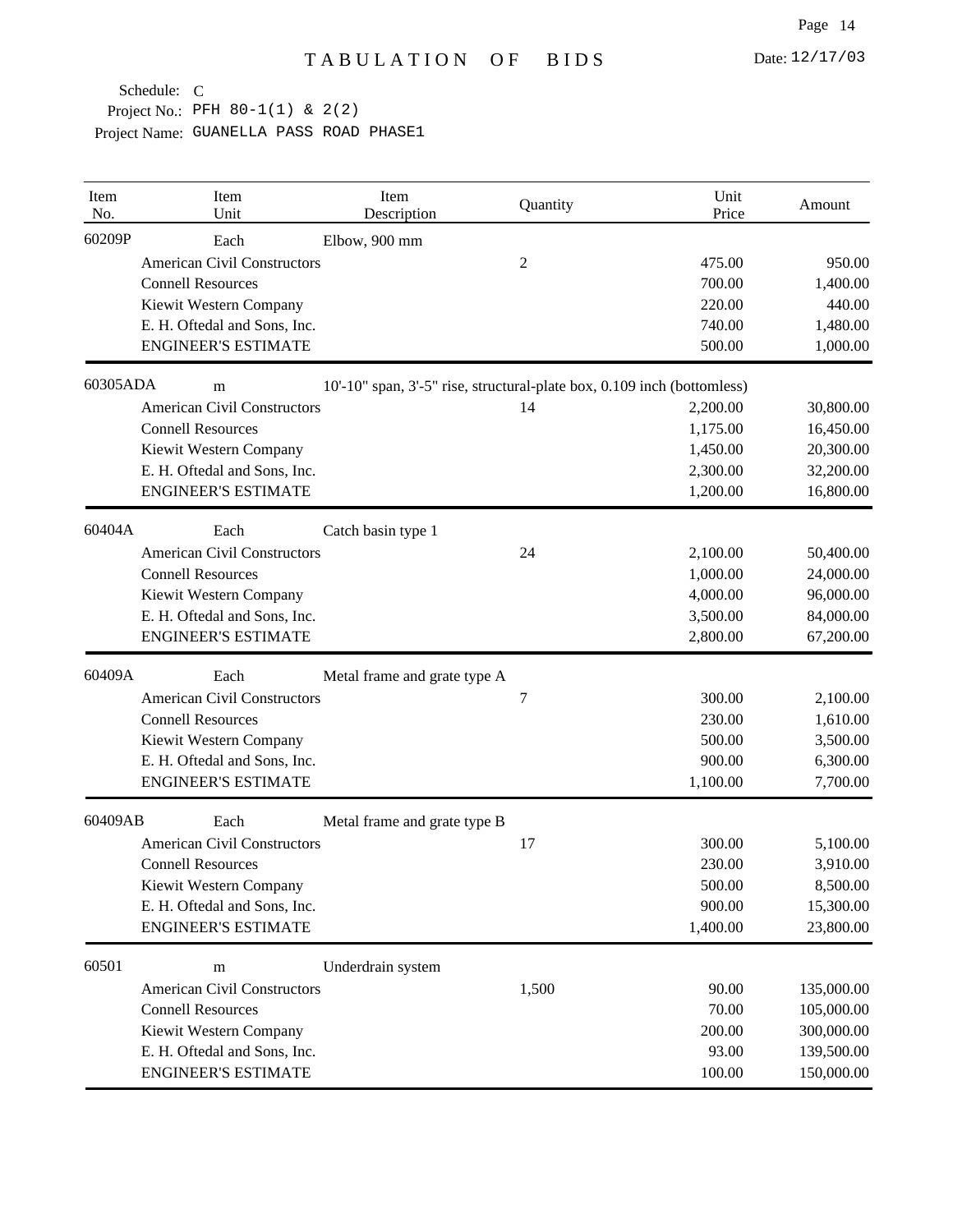| Item<br>No. | Item<br>Unit                       | Item<br>Description                         | Quantity                                                                     | Unit<br>Price | Amount       |
|-------------|------------------------------------|---------------------------------------------|------------------------------------------------------------------------------|---------------|--------------|
| 60507F      | m                                  | 150 mm outlet pipe                          |                                                                              |               |              |
|             | <b>American Civil Constructors</b> |                                             | 250                                                                          | 50.00         | 12,500.00    |
|             | <b>Connell Resources</b>           |                                             |                                                                              | 60.00         | 15,000.00    |
|             | Kiewit Western Company             |                                             |                                                                              | 100.00        | 25,000.00    |
|             | E. H. Oftedal and Sons, Inc.       |                                             |                                                                              | 60.00         | 15,000.00    |
|             | <b>ENGINEER'S ESTIMATE</b>         |                                             |                                                                              | 40.00         | 10,000.00    |
| 60901ZA     | m                                  | Portland cement concrete curb, 450 mm depth |                                                                              |               |              |
|             | <b>American Civil Constructors</b> |                                             | 5,655                                                                        | 40.00         | 226,200.00   |
|             | <b>Connell Resources</b>           |                                             |                                                                              | 85.00         | 480,675.00   |
|             | Kiewit Western Company             |                                             |                                                                              | 53.00         | 299,715.00   |
|             | E. H. Oftedal and Sons, Inc.       |                                             |                                                                              | 57.00         | 322,335.00   |
|             | <b>ENGINEER'S ESTIMATE</b>         |                                             |                                                                              | 60.00         | 339,300.00   |
| 60909B      | Each                               | Wheelstop (timber)                          |                                                                              |               |              |
|             | <b>American Civil Constructors</b> |                                             | 124                                                                          | 230.00        | 28,520.00    |
|             | <b>Connell Resources</b>           |                                             |                                                                              | 250.00        | 31,000.00    |
|             | Kiewit Western Company             |                                             |                                                                              | 200.00        | 24,800.00    |
|             | E. H. Oftedal and Sons, Inc.       |                                             |                                                                              | 300.00        | 37,200.00    |
|             | <b>ENGINEER'S ESTIMATE</b>         |                                             |                                                                              | 300.00        | 37,200.00    |
| 60917       | m                                  | Timber curb                                 |                                                                              |               |              |
|             | <b>American Civil Constructors</b> |                                             | 679                                                                          | 32.00         | 21,728.00    |
|             | <b>Connell Resources</b>           |                                             |                                                                              | 37.00         | 25,123.00    |
|             | Kiewit Western Company             |                                             |                                                                              | 30.00         | 20,370.00    |
|             | E. H. Oftedal and Sons, Inc.       |                                             |                                                                              | 18.00         | 12,222.00    |
|             | <b>ENGINEER'S ESTIMATE</b>         |                                             |                                                                              | 20.00         | 13,580.00    |
| 61301       | m <sub>2</sub>                     |                                             | Simulated stone masonary surface treatment (Box Culvert Concrete Form-liner) |               |              |
|             | <b>American Civil Constructors</b> |                                             | 131                                                                          | 80.00         | 10,480.00    |
|             | <b>Connell Resources</b>           |                                             |                                                                              | 250.00        | 32,750.00    |
|             | Kiewit Western Company             |                                             |                                                                              | 20.00         | 2,620.00     |
|             | E. H. Oftedal and Sons, Inc.       |                                             |                                                                              | 140.00        | 18,340.00    |
|             | <b>ENGINEER'S ESTIMATE</b>         |                                             |                                                                              | 100.00        | 13,100.00    |
| 61301A      | m2                                 |                                             | Simulated stone surfacing (MSE Wall Concrete Form-liner)                     |               |              |
|             | <b>American Civil Constructors</b> |                                             | 3,822                                                                        | 110.00        | 420,420.00   |
|             | <b>Connell Resources</b>           |                                             |                                                                              | 500.00        | 1,911,000.00 |
|             | Kiewit Western Company             |                                             |                                                                              | 300.00        | 1,146,600.00 |
|             | E. H. Oftedal and Sons, Inc.       |                                             |                                                                              | 185.00        | 707,070.00   |
|             | <b>ENGINEER'S ESTIMATE</b>         |                                             |                                                                              | 150.00        | 573,300.00   |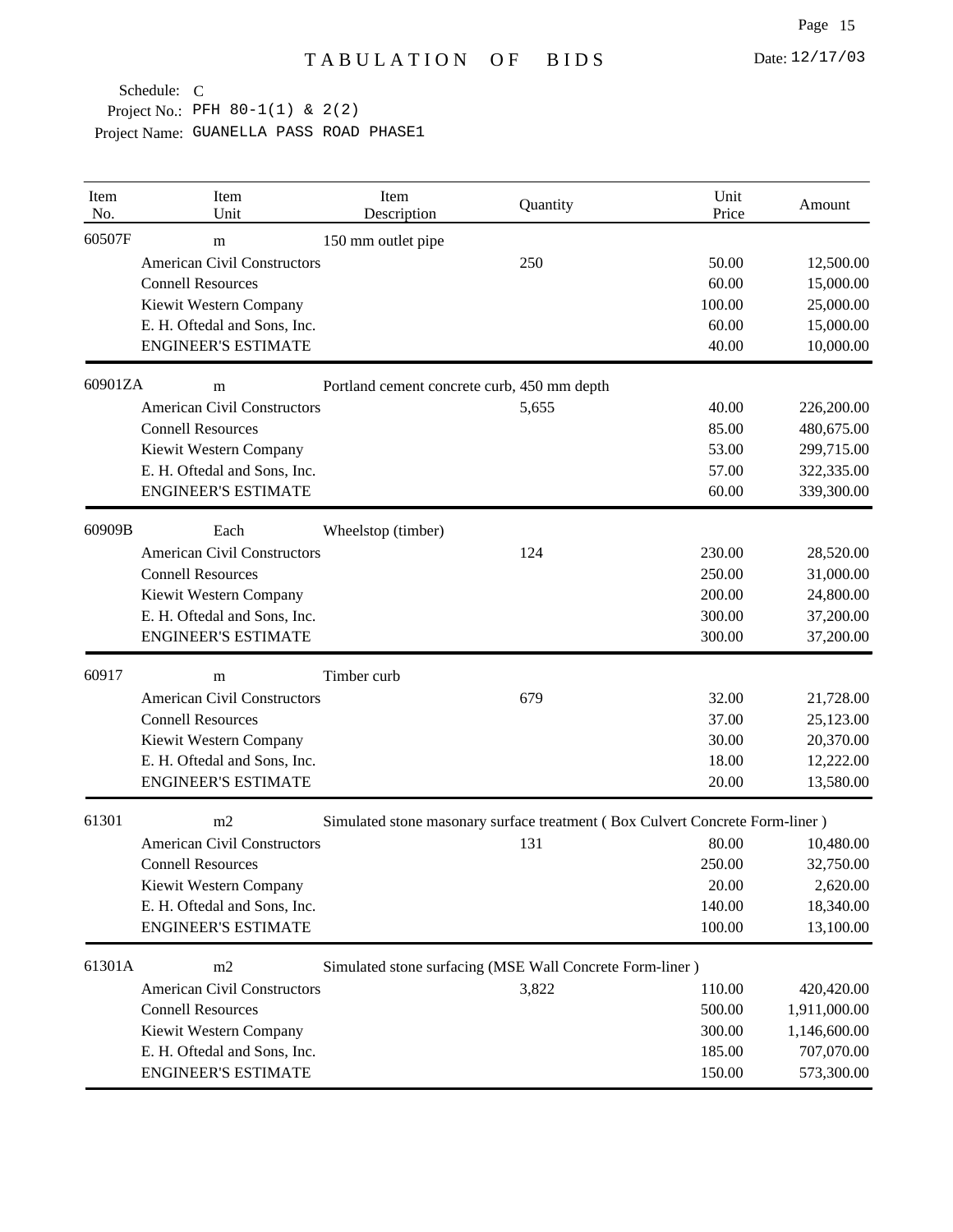Project No.: PFH 80-1(1) & 2(2)

| Item<br>No. | Item<br>Unit                                   | Item<br>Description                                                    | Quantity | Unit<br>Price | Amount       |  |
|-------------|------------------------------------------------|------------------------------------------------------------------------|----------|---------------|--------------|--|
| 61302       | Each                                           | Simulated stone masonary test wall (Box Culverts Concrete Form-liner)  |          |               |              |  |
|             | <b>American Civil Constructors</b>             |                                                                        | 1        | 7,000.00      | 7,000.00     |  |
|             | <b>Connell Resources</b>                       |                                                                        |          | 2,500.00      | 2,500.00     |  |
|             | Kiewit Western Company                         |                                                                        |          | 625.00        | 625.00       |  |
|             | E. H. Oftedal and Sons, Inc.                   |                                                                        |          | 4,500.00      | 4,500.00     |  |
|             | <b>ENGINEER'S ESTIMATE</b>                     |                                                                        |          | 1,600.00      | 1,600.00     |  |
| 61302A      | Each                                           | Simulated stone surfacing test section (MSE Walls Concrete Form-liner) |          |               |              |  |
|             | <b>American Civil Constructors</b>             |                                                                        | 1        | 7,000.00      | 7,000.00     |  |
|             | <b>Connell Resources</b>                       |                                                                        |          | 2,500.00      | 2,500.00     |  |
|             | Kiewit Western Company                         |                                                                        |          | 5,850.00      | 5,850.00     |  |
|             | E. H. Oftedal and Sons, Inc.                   |                                                                        |          | 4,500.00      | 4,500.00     |  |
|             | <b>ENGINEER'S ESTIMATE</b>                     |                                                                        |          | 1,600.00      | 1,600.00     |  |
| 61501BA     | m2                                             | Colored Portland cement concrete sidewalk                              |          |               |              |  |
|             | <b>American Civil Constructors</b>             |                                                                        | 29       | 75.00         | 2,175.00     |  |
|             | <b>Connell Resources</b>                       |                                                                        |          | 100.00        | 2,900.00     |  |
|             | Kiewit Western Company                         |                                                                        |          | 100.00        | 2,900.00     |  |
|             | E. H. Oftedal and Sons, Inc.                   |                                                                        |          | 80.00         | 2,320.00     |  |
|             | <b>ENGINEER'S ESTIMATE</b>                     |                                                                        |          | 65.00         | 1,885.00     |  |
| 61504B      | m2<br>Portland cement concrete wheelchair ramp |                                                                        |          |               |              |  |
|             | <b>American Civil Constructors</b>             |                                                                        | 5        | 73.00         | 365.00       |  |
|             | <b>Connell Resources</b>                       |                                                                        |          | 100.00        | 500.00       |  |
|             | Kiewit Western Company                         |                                                                        |          | 125.00        | 625.00       |  |
|             | E. H. Oftedal and Sons, Inc.                   |                                                                        |          | 115.00        | 575.00       |  |
|             | <b>ENGINEER'S ESTIMATE</b>                     |                                                                        |          | 70.00         | 350.00       |  |
| 61701H      | m                                              | Guardrail system SBTB                                                  |          |               |              |  |
|             | <b>American Civil Constructors</b>             |                                                                        | 5,140    | 190.00        | 976,600.00   |  |
|             | <b>Connell Resources</b>                       |                                                                        |          | 220.00        | 1,130,800.00 |  |
|             | Kiewit Western Company                         |                                                                        |          | 160.00        | 822,400.00   |  |
|             | E. H. Oftedal and Sons, Inc.                   |                                                                        |          | 170.00        | 873,800.00   |  |
|             | <b>ENGINEER'S ESTIMATE</b>                     |                                                                        |          | 190.00        | 976,600.00   |  |
| 61702FAT    | Each                                           | Terminal section type FAT-9                                            |          |               |              |  |
|             | <b>American Civil Constructors</b>             |                                                                        | 15       | 2,000.00      | 30,000.00    |  |
|             | <b>Connell Resources</b>                       |                                                                        |          | 2,200.00      | 33,000.00    |  |
|             | Kiewit Western Company                         |                                                                        |          | 1,600.00      | 24,000.00    |  |
|             | E. H. Oftedal and Sons, Inc.                   |                                                                        |          | 2,600.00      | 39,000.00    |  |
|             | <b>ENGINEER'S ESTIMATE</b>                     |                                                                        |          | 1,900.00      | 28,500.00    |  |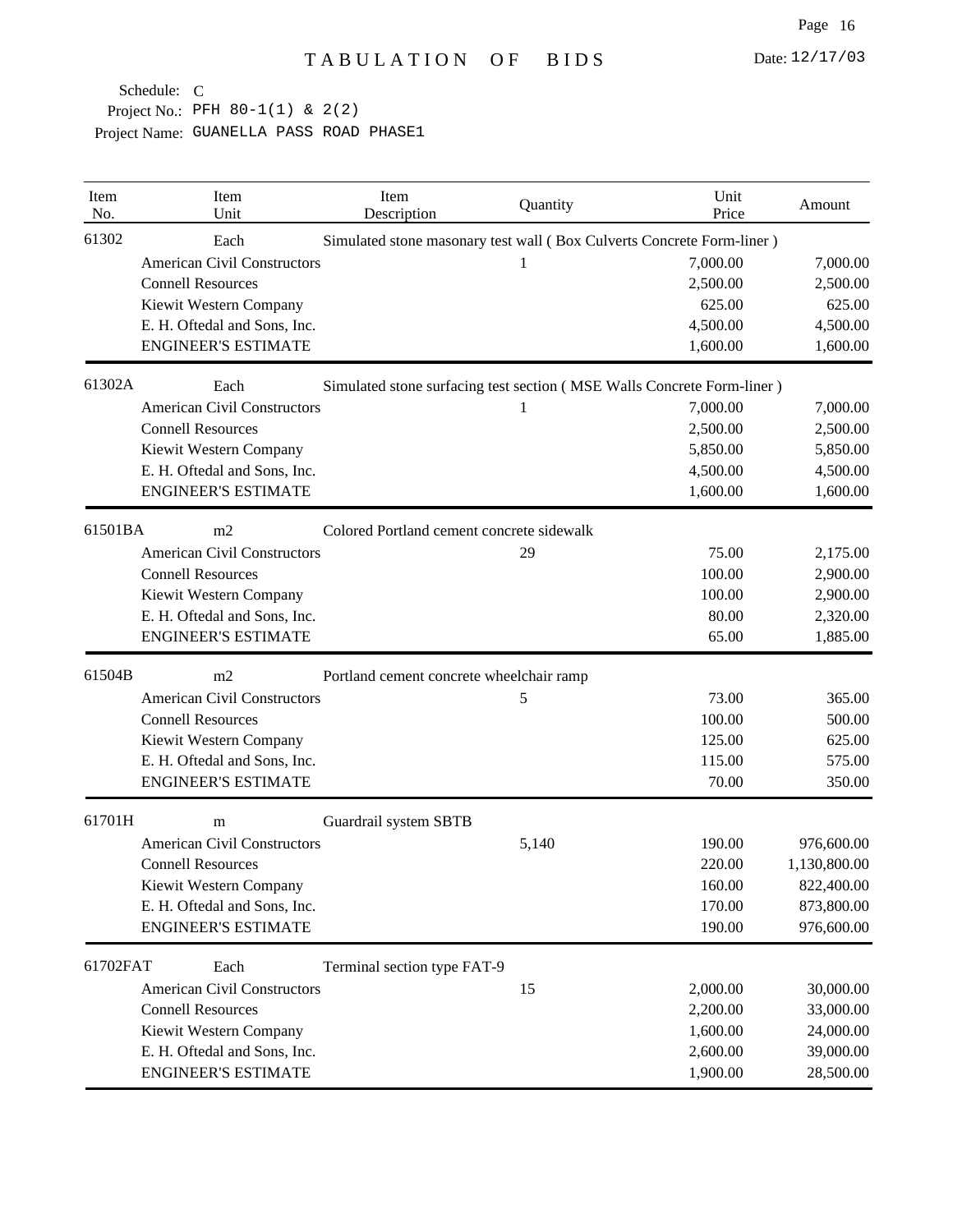Project No.: PFH 80-1(1) & 2(2)

| Item<br>No. | Item<br>Unit                       | Item<br>Description                                | Quantity | Unit<br>Price | Amount    |
|-------------|------------------------------------|----------------------------------------------------|----------|---------------|-----------|
| 61702FATA   | Each                               | Terminal section type FAT-6                        |          |               |           |
|             | <b>American Civil Constructors</b> |                                                    | 39       | 1,400.00      | 54,600.00 |
|             | <b>Connell Resources</b>           |                                                    |          | 1,500.00      | 58,500.00 |
|             | Kiewit Western Company             |                                                    |          | 1,150.00      | 44,850.00 |
|             | E. H. Oftedal and Sons, Inc.       |                                                    |          | 2,100.00      | 81,900.00 |
|             | <b>ENGINEER'S ESTIMATE</b>         |                                                    |          | 1,300.00      | 50,700.00 |
| 61715       | m                                  | Guardrail, steel tube-backed timber (Box Culverts) |          |               |           |
|             | <b>American Civil Constructors</b> |                                                    | 22       | 480.00        | 10,560.00 |
|             | <b>Connell Resources</b>           |                                                    |          | 550.00        | 12,100.00 |
|             | Kiewit Western Company             |                                                    |          | 400.00        | 8,800.00  |
|             | E. H. Oftedal and Sons, Inc.       |                                                    |          | 1,250.00      | 27,500.00 |
|             | <b>ENGINEER'S ESTIMATE</b>         |                                                    |          | 300.00        | 6,600.00  |
| 61901FA     | m                                  | Fence temporary construction                       |          |               |           |
|             | <b>American Civil Constructors</b> |                                                    | 500      | 15.00         | 7,500.00  |
|             | <b>Connell Resources</b>           |                                                    |          | 27.00         | 13,500.00 |
|             | Kiewit Western Company             |                                                    |          | 21.00         | 10,500.00 |
|             | E. H. Oftedal and Sons, Inc.       |                                                    |          | 23.00         | 11,500.00 |
|             | <b>ENGINEER'S ESTIMATE</b>         |                                                    |          | 9.00          | 4,500.00  |
| 61901HD     | m                                  | Fence post and rail, wood                          |          |               |           |
|             | <b>American Civil Constructors</b> |                                                    | 18       | 320.00        | 5,760.00  |
|             | <b>Connell Resources</b>           |                                                    |          | 470.00        | 8,460.00  |
|             | Kiewit Western Company             |                                                    |          | 350.00        | 6,300.00  |
|             | E. H. Oftedal and Sons, Inc.       |                                                    |          | 385.00        | 6,930.00  |
|             | <b>ENGINEER'S ESTIMATE</b>         |                                                    |          | 30.00         | 540.00    |
| 61901LB     | m                                  | Fence, log barrier (toad)                          |          |               |           |
|             | <b>American Civil Constructors</b> |                                                    | 1,250    | 15.00         | 18,750.00 |
|             | <b>Connell Resources</b>           |                                                    |          | 25.00         | 31,250.00 |
|             | Kiewit Western Company             |                                                    |          | 5.00          | 6,250.00  |
|             | E. H. Oftedal and Sons, Inc.       |                                                    |          | 34.00         | 42,500.00 |
|             | <b>ENGINEER'S ESTIMATE</b>         |                                                    |          | 15.00         | 18,750.00 |
| 61902F      | Each                               | Gate road closure                                  |          |               |           |
|             | <b>American Civil Constructors</b> |                                                    | 2        | 3,000.00      | 6,000.00  |
|             | <b>Connell Resources</b>           |                                                    |          | 12,000.00     | 24,000.00 |
|             | Kiewit Western Company             |                                                    |          | 10,000.00     | 20,000.00 |
|             | E. H. Oftedal and Sons, Inc.       |                                                    |          | 10,600.00     | 21,200.00 |
|             | <b>ENGINEER'S ESTIMATE</b>         |                                                    |          | 4,000.00      | 8,000.00  |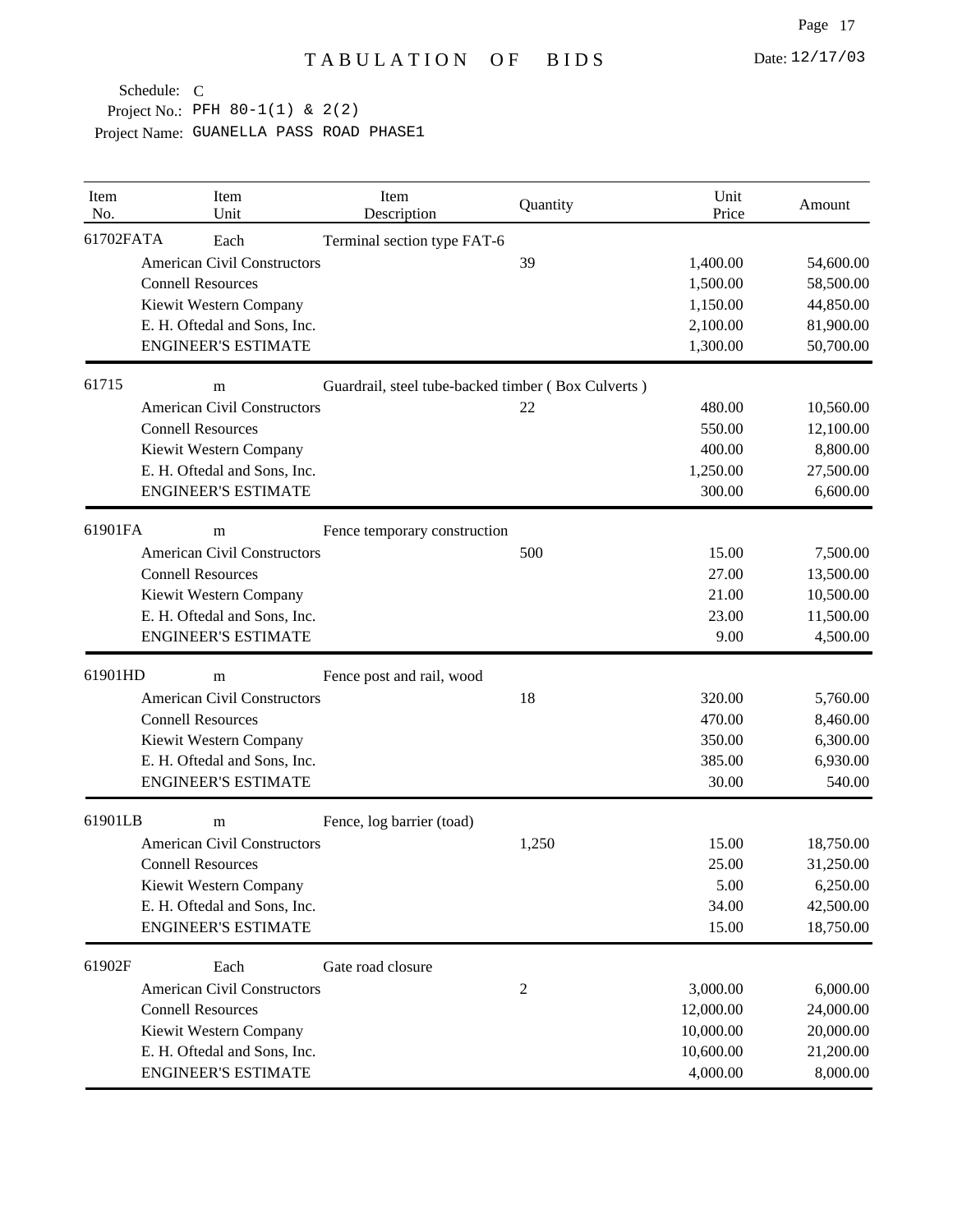| Item<br>No. | Item<br>Unit                       | Item<br>Description                                | Quantity | Unit<br>Price                                                          | Amount    |
|-------------|------------------------------------|----------------------------------------------------|----------|------------------------------------------------------------------------|-----------|
| 61906       | m                                  | Remove and reset fence                             |          |                                                                        |           |
|             | <b>American Civil Constructors</b> |                                                    | 60       | 80.00                                                                  | 4,800.00  |
|             | <b>Connell Resources</b>           |                                                    |          | 90.00                                                                  | 5,400.00  |
|             | Kiewit Western Company             |                                                    |          | 70.00                                                                  | 4,200.00  |
|             | E. H. Oftedal and Sons, Inc.       |                                                    |          | 76.00                                                                  | 4,560.00  |
|             | <b>ENGINEER'S ESTIMATE</b>         |                                                    |          | 20.00                                                                  | 1,200.00  |
| 62201AD     | Hour                               | Dump truck, 7 cubic meter minimum capacity         |          |                                                                        |           |
|             | <b>American Civil Constructors</b> |                                                    | 200      | 85.00                                                                  | 17,000.00 |
|             | <b>Connell Resources</b>           |                                                    |          | 75.00                                                                  | 15,000.00 |
|             | Kiewit Western Company             |                                                    |          | 75.00                                                                  | 15,000.00 |
|             | E. H. Oftedal and Sons, Inc.       |                                                    |          | 82.00                                                                  | 16,400.00 |
|             | <b>ENGINEER'S ESTIMATE</b>         |                                                    |          | 100.00                                                                 | 20,000.00 |
| 62201BC     | Hour                               |                                                    |          | Backhoe loader, 180 liter minimum rated capacity bucket (600 mm width) |           |
|             | <b>American Civil Constructors</b> |                                                    | 200      | 95.00                                                                  | 19,000.00 |
|             | <b>Connell Resources</b>           |                                                    |          | 75.00                                                                  | 15,000.00 |
|             | Kiewit Western Company             |                                                    |          | 120.00                                                                 | 24,000.00 |
|             | E. H. Oftedal and Sons, Inc.       |                                                    |          | 74.00                                                                  | 14,800.00 |
|             | <b>ENGINEER'S ESTIMATE</b>         |                                                    |          | 110.00                                                                 | 22,000.00 |
| 62201CE     | Hour                               | Wheel loader, 3 cubic meter minimum rated capacity |          |                                                                        |           |
|             | <b>American Civil Constructors</b> |                                                    | 200      | 130.00                                                                 | 26,000.00 |
|             | <b>Connell Resources</b>           |                                                    |          | 90.00                                                                  | 18,000.00 |
|             | Kiewit Western Company             |                                                    |          | 120.00                                                                 | 24,000.00 |
|             | E. H. Oftedal and Sons, Inc.       |                                                    |          | 110.00                                                                 | 22,000.00 |
|             | <b>ENGINEER'S ESTIMATE</b>         |                                                    |          | 120.00                                                                 | 24,000.00 |
| 62201DG     | Hour                               | Bulldozer, 250 kW minimum flywheel power           |          |                                                                        |           |
|             | <b>American Civil Constructors</b> |                                                    | 120      | 190.00                                                                 | 22,800.00 |
|             | <b>Connell Resources</b>           |                                                    |          | 150.00                                                                 | 18,000.00 |
|             | Kiewit Western Company             |                                                    |          | 175.00                                                                 | 21,000.00 |
|             | E. H. Oftedal and Sons, Inc.       |                                                    |          | 153.00                                                                 | 18,360.00 |
|             | <b>ENGINEER'S ESTIMATE</b>         |                                                    |          | 160.00                                                                 | 19,200.00 |
| 62201LB     | Hour                               | Motor grader, 3.6 meter minimum blade              |          |                                                                        |           |
|             | <b>American Civil Constructors</b> |                                                    | 200      | 140.00                                                                 | 28,000.00 |
|             | <b>Connell Resources</b>           |                                                    |          | 95.00                                                                  | 19,000.00 |
|             | Kiewit Western Company             |                                                    |          | 120.00                                                                 | 24,000.00 |
|             | E. H. Oftedal and Sons, Inc.       |                                                    |          | 117.00                                                                 | 23,400.00 |
|             | <b>ENGINEER'S ESTIMATE</b>         |                                                    |          | 130.00                                                                 | 26,000.00 |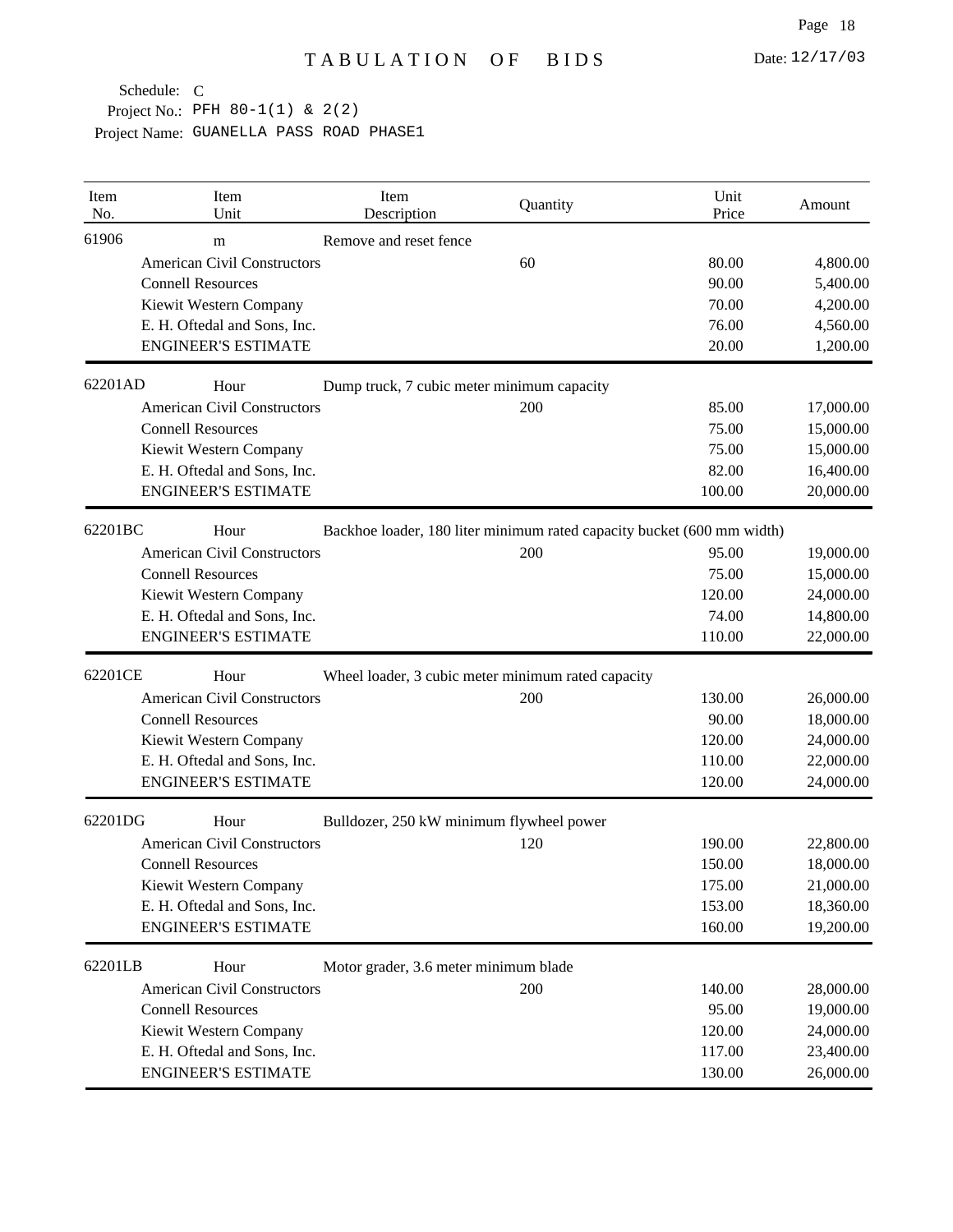Project No.: PFH 80-1(1) & 2(2)

| Item<br>No. | Item<br>Unit                                           | Item<br>Description          | Quantity | Unit<br>Price    | Amount                 |
|-------------|--------------------------------------------------------|------------------------------|----------|------------------|------------------------|
| 62201M      | Hour                                                   | Hydraulic excavator          |          |                  |                        |
|             | <b>American Civil Constructors</b>                     |                              | 120      | 185.00           | 22,200.00              |
|             | <b>Connell Resources</b>                               |                              |          | 110.00<br>135.00 | 13,200.00              |
|             | Kiewit Western Company<br>E. H. Oftedal and Sons, Inc. |                              |          | 143.00           | 16,200.00<br>17,160.00 |
|             | <b>ENGINEER'S ESTIMATE</b>                             |                              |          | 130.00           | 15,600.00              |
| 62301       | Hour                                                   | General labor                |          |                  |                        |
|             | <b>American Civil Constructors</b>                     |                              | 320      | 45.00            | 14,400.00              |
|             | <b>Connell Resources</b>                               |                              |          | 30.00            | 9,600.00               |
|             | Kiewit Western Company                                 |                              |          | 40.00            | 12,800.00              |
|             | E. H. Oftedal and Sons, Inc.                           |                              |          | 47.00            | 15,040.00              |
|             | <b>ENGINEER'S ESTIMATE</b>                             |                              |          | 35.00            | 11,200.00              |
| 62406       | m <sub>3</sub>                                         | Placing conserved topsoil    |          |                  |                        |
|             | <b>American Civil Constructors</b>                     |                              | 8,800    | 10.00            | 88,000.00              |
|             | <b>Connell Resources</b>                               |                              |          | 8.00             | 70,400.00              |
|             | Kiewit Western Company                                 |                              |          | 16.00            | 140,800.00             |
|             | E. H. Oftedal and Sons, Inc.                           |                              |          | 9.00             | 79,200.00              |
|             | <b>ENGINEER'S ESTIMATE</b>                             |                              |          | 15.00            | 132,000.00             |
| 62501B      | ha                                                     | Seeding, hydraulic method    |          |                  |                        |
|             | <b>American Civil Constructors</b>                     |                              | 32.0     | 1,300.00         | 41,600.00              |
|             | <b>Connell Resources</b>                               |                              |          | 2,000.00         | 64,000.00              |
|             | Kiewit Western Company                                 |                              |          | 1,400.00         | 44,800.00              |
|             | E. H. Oftedal and Sons, Inc.                           |                              |          | 1,200.00         | 38,400.00              |
|             | <b>ENGINEER'S ESTIMATE</b>                             |                              |          | 2,100.00         | 67,200.00              |
| 62504B      | ha                                                     | Mulching, hydraulic method   |          |                  |                        |
|             | <b>American Civil Constructors</b>                     |                              | 32.0     | 6,900.00         | 220,800.00             |
|             | <b>Connell Resources</b>                               |                              |          | 3,900.00         | 124,800.00             |
|             | Kiewit Western Company                                 |                              |          | 2,600.00         | 83,200.00              |
|             | E. H. Oftedal and Sons, Inc.                           |                              |          | 3,100.00         | 99,200.00              |
|             | <b>ENGINEER'S ESTIMATE</b>                             |                              |          | 2,700.00         | 86,400.00              |
| 62516       | ha                                                     | Fertilizer, hydraulic method |          |                  |                        |
|             | <b>American Civil Constructors</b>                     |                              | 20.0     | 1,200.00         | 24,000.00              |
|             | <b>Connell Resources</b>                               |                              |          | 1,660.00         | 33,200.00              |
|             | Kiewit Western Company                                 |                              |          | 1,200.00         | 24,000.00              |
|             | E. H. Oftedal and Sons, Inc.                           |                              |          | 1,500.00         | 30,000.00              |
|             | <b>ENGINEER'S ESTIMATE</b>                             |                              |          | 3,910.00         | 78,200.00              |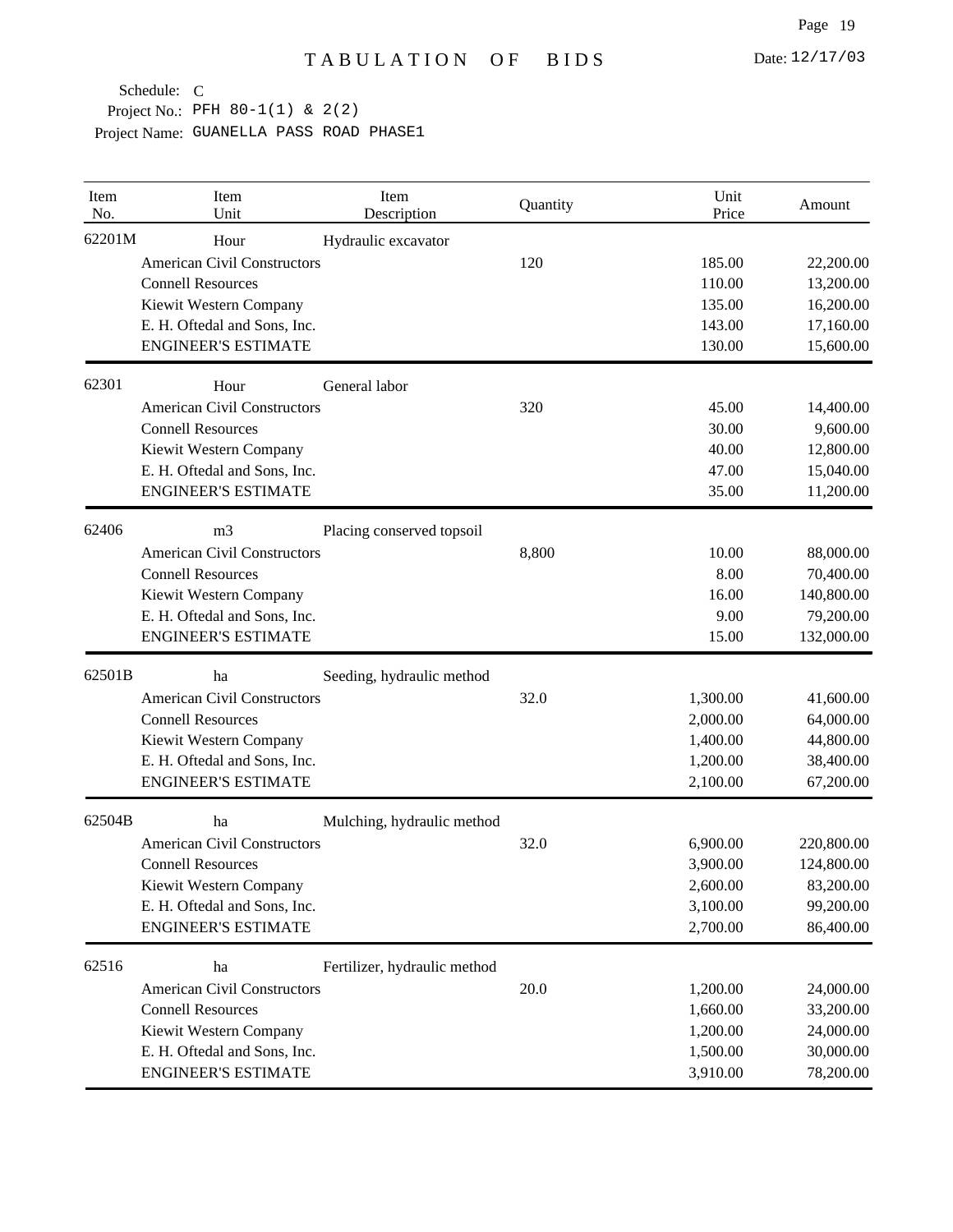| Item<br>No. | Item<br>Unit                       | Item<br>Description                 | Quantity | Unit<br>Price | Amount     |
|-------------|------------------------------------|-------------------------------------|----------|---------------|------------|
| 62602       | Each                               | Remove and replant trees and shrubs |          |               |            |
|             | <b>American Civil Constructors</b> |                                     | 1,167    | 80.00         | 93,360.00  |
|             | <b>Connell Resources</b>           |                                     |          | 49.00         | 57,183.00  |
|             | Kiewit Western Company             |                                     |          | 45.00         | 52,515.00  |
|             | E. H. Oftedal and Sons, Inc.       |                                     |          | 50.00         | 58,350.00  |
|             | <b>ENGINEER'S ESTIMATE</b>         |                                     |          | 125.00        | 145,875.00 |
| 62602C      | Each                               | Emergent plugs                      |          |               |            |
|             | <b>American Civil Constructors</b> |                                     | 100      | 6.00          | 600.00     |
|             | <b>Connell Resources</b>           |                                     |          | 5.00          | 500.00     |
|             | Kiewit Western Company             |                                     |          | 6.00          | 600.00     |
|             | E. H. Oftedal and Sons, Inc.       |                                     |          | 11.00         | 1,100.00   |
|             | <b>ENGINEER'S ESTIMATE</b>         |                                     |          | 4.00          | 400.00     |
| 62613A      | Each                               | Container stock, 4 liter            |          |               |            |
|             | <b>American Civil Constructors</b> |                                     | 18       | 15.00         | 270.00     |
|             | <b>Connell Resources</b>           |                                     |          | 30.00         | 540.00     |
|             | Kiewit Western Company             |                                     |          | 21.00         | 378.00     |
|             | E. H. Oftedal and Sons, Inc.       |                                     |          | 50.00         | 900.00     |
|             | <b>ENGINEER'S ESTIMATE</b>         |                                     |          | 63.00         | 1,134.00   |
| 62613B      | Each                               | Container stock, 20 liter           |          |               |            |
|             | <b>American Civil Constructors</b> |                                     | 4,457    | 50.00         | 222,850.00 |
|             | <b>Connell Resources</b>           |                                     |          | 60.00         | 267,420.00 |
|             | Kiewit Western Company             |                                     |          | 45.00         | 200,565.00 |
|             | E. H. Oftedal and Sons, Inc.       |                                     |          | 60.00         | 267,420.00 |
|             | <b>ENGINEER'S ESTIMATE</b>         |                                     |          | 63.00         | 280,791.00 |
| 62614       | Each                               | Willow staking                      |          |               |            |
|             | <b>American Civil Constructors</b> |                                     | 23,000   | 2.75          | 63,250.00  |
|             | <b>Connell Resources</b>           |                                     |          | 5.00          | 115,000.00 |
|             | Kiewit Western Company             |                                     |          | 3.00          | 69,000.00  |
|             | E. H. Oftedal and Sons, Inc.       |                                     |          | 3.00          | 69,000.00  |
|             | <b>ENGINEER'S ESTIMATE</b>         |                                     |          | 3.00          | 69,000.00  |
| 62701D      | m2                                 | Salvaged sod (alpine)               |          |               |            |
|             | <b>American Civil Constructors</b> |                                     | 4,700    | 37.00         | 173,900.00 |
|             | <b>Connell Resources</b>           |                                     |          | 5.00          | 23,500.00  |
|             | Kiewit Western Company             |                                     |          | 3.50          | 16,450.00  |
|             | E. H. Oftedal and Sons, Inc.       |                                     |          | 4.00          | 18,800.00  |
|             | <b>ENGINEER'S ESTIMATE</b>         |                                     |          | 12.00         | 56,400.00  |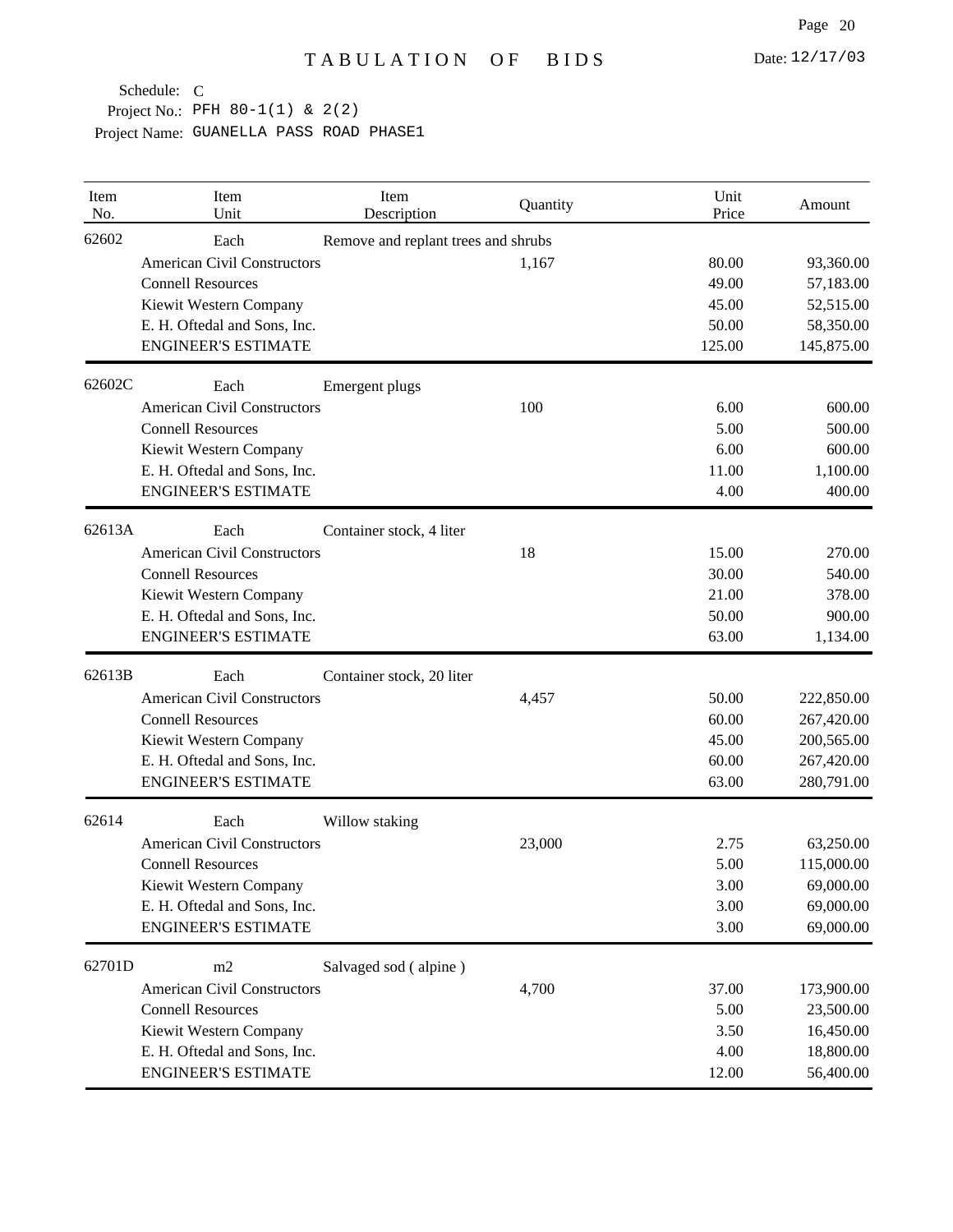| Item<br>No. | Item<br>Unit                       | Item<br>Description                     | Quantity | Unit<br>Price | Amount    |
|-------------|------------------------------------|-----------------------------------------|----------|---------------|-----------|
| 62901B      | m2                                 | Erosion control mat type 2              |          |               |           |
|             | <b>American Civil Constructors</b> |                                         | 2,100    | 16.00         | 33,600.00 |
|             | <b>Connell Resources</b>           |                                         |          | 2.00          | 4,200.00  |
|             | Kiewit Western Company             |                                         |          | 1.50          | 3,150.00  |
|             | E. H. Oftedal and Sons, Inc.       |                                         |          | 2.00          | 4,200.00  |
|             | <b>ENGINEER'S ESTIMATE</b>         |                                         |          | 2.00          | 4,200.00  |
| 63304CC     | m <sub>2</sub>                     | Signs, aluminum panels, type 3 sheeting |          |               |           |
|             | <b>American Civil Constructors</b> |                                         | 27       | 230.00        | 6,210.00  |
|             | <b>Connell Resources</b>           |                                         |          | 185.00        | 4,995.00  |
|             | Kiewit Western Company             |                                         |          | 135.00        | 3,645.00  |
|             | E. H. Oftedal and Sons, Inc.       |                                         |          | 150.00        | 4,050.00  |
|             | <b>ENGINEER'S ESTIMATE</b>         |                                         |          | 300.00        | 8,100.00  |
| 63305BA     | m                                  | Posts, wood 100 mm x 100 mm             |          |               |           |
|             | <b>American Civil Constructors</b> |                                         | 175      | 47.00         | 8,225.00  |
|             | <b>Connell Resources</b>           |                                         |          | 14.00         | 2,450.00  |
|             | Kiewit Western Company             |                                         |          | 13.00         | 2,275.00  |
|             | E. H. Oftedal and Sons, Inc.       |                                         |          | 13.00         | 2,275.00  |
|             | <b>ENGINEER'S ESTIMATE</b>         |                                         |          | 40.00         | 7,000.00  |
| 63305BB     | m                                  | Posts, wood 100 mm x 150 mm             |          |               |           |
|             | <b>American Civil Constructors</b> |                                         | 80       | 55.00         | 4,400.00  |
|             | <b>Connell Resources</b>           |                                         |          | 23.00         | 1,840.00  |
|             | Kiewit Western Company             |                                         |          | 18.00         | 1,440.00  |
|             | E. H. Oftedal and Sons, Inc.       |                                         |          | 19.00         | 1,520.00  |
|             | <b>ENGINEER'S ESTIMATE</b>         |                                         |          | 50.00         | 4,000.00  |
| 63306B      | Each                               | Object markers type 2                   |          |               |           |
|             | <b>American Civil Constructors</b> |                                         | 176      | 38.00         | 6,688.00  |
|             | <b>Connell Resources</b>           |                                         |          | 55.00         | 9,680.00  |
|             | Kiewit Western Company             |                                         |          | 42.00         | 7,392.00  |
|             | E. H. Oftedal and Sons, Inc.       |                                         |          | 45.00         | 7,920.00  |
|             | <b>ENGINEER'S ESTIMATE</b>         |                                         |          | 30.00         | 5,280.00  |
| 63307A      | Each                               | Delineators type 1                      |          |               |           |
|             | <b>American Civil Constructors</b> |                                         | 303      | 31.00         | 9,393.00  |
|             | <b>Connell Resources</b>           |                                         |          | 17.00         | 5,151.00  |
|             | Kiewit Western Company             |                                         |          | 13.00         | 3,939.00  |
|             | E. H. Oftedal and Sons, Inc.       |                                         |          | 14.00         | 4,242.00  |
|             | <b>ENGINEER'S ESTIMATE</b>         |                                         |          | 25.00         | 7,575.00  |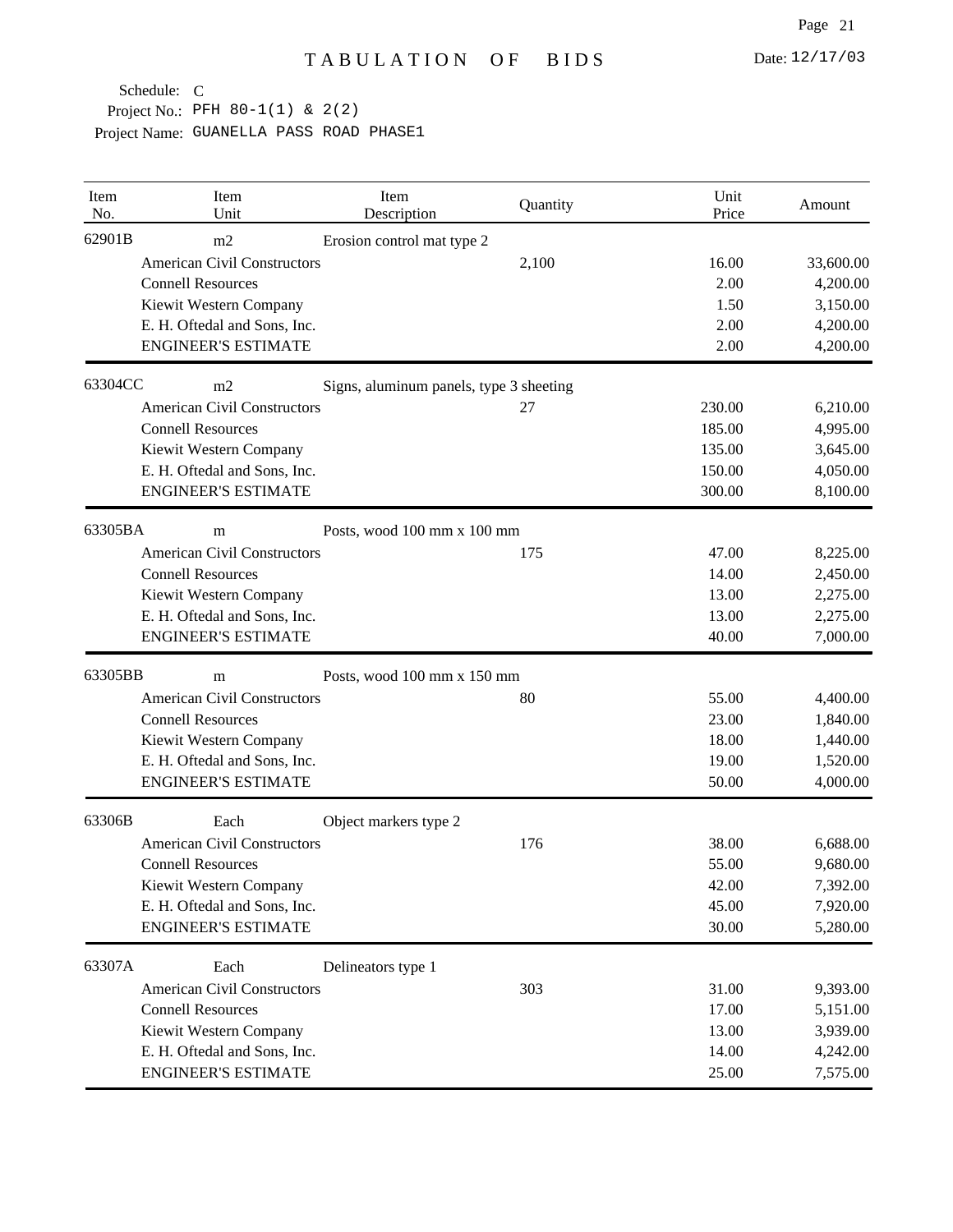| Item<br>No. | Item<br>Unit                       | Item<br>Description                  | Quantity | Unit<br>Price | Amount    |
|-------------|------------------------------------|--------------------------------------|----------|---------------|-----------|
| 63307G      | Each                               | Delineators flexible                 |          |               |           |
|             | <b>American Civil Constructors</b> |                                      | 374      | 39.00         | 14,586.00 |
|             | <b>Connell Resources</b>           |                                      |          | 35.00         | 13,090.00 |
|             | Kiewit Western Company             |                                      |          | 27.00         | 10,098.00 |
|             | E. H. Oftedal and Sons, Inc.       |                                      |          | 29.00         | 10,846.00 |
|             | <b>ENGINEER'S ESTIMATE</b>         |                                      |          | 10.00         | 3,740.00  |
| 63310       | Each                               | Installing government furnished sign |          |               |           |
|             | <b>American Civil Constructors</b> |                                      | 14       | 280.00        | 3,920.00  |
|             | <b>Connell Resources</b>           |                                      |          | 285.00        | 3,990.00  |
|             | Kiewit Western Company             |                                      |          | 225.00        | 3,150.00  |
|             | E. H. Oftedal and Sons, Inc.       |                                      |          | 227.00        | 3,178.00  |
|             | <b>ENGINEER'S ESTIMATE</b>         |                                      |          | 1,300.00      | 18,200.00 |
| 63401BA     | m                                  | Pavement markings type B, solid      |          |               |           |
|             | <b>American Civil Constructors</b> |                                      | 328      | 17.00         | 5,576.00  |
|             | <b>Connell Resources</b>           |                                      |          | 19.00         | 6,232.00  |
|             | Kiewit Western Company             |                                      |          | 15.00         | 4,920.00  |
|             | E. H. Oftedal and Sons, Inc.       |                                      |          | 12.00         | 3,936.00  |
|             | <b>ENGINEER'S ESTIMATE</b>         |                                      |          | 25.00         | 8,200.00  |
| 63406       | Each                               | Pavement markings, symbols           |          |               |           |
|             | <b>American Civil Constructors</b> |                                      | 129      | 12.00         | 1,548.00  |
|             | <b>Connell Resources</b>           |                                      |          | 14.00         | 1,806.00  |
|             | Kiewit Western Company             |                                      |          | 12.00         | 1,548.00  |
|             | E. H. Oftedal and Sons, Inc.       |                                      |          | 150.00        | 19,350.00 |
|             | <b>ENGINEER'S ESTIMATE</b>         |                                      |          | 100.00        | 12,900.00 |
| 63504C      | m                                  | Barricade type 3                     |          |               |           |
|             | <b>American Civil Constructors</b> |                                      | 35       | 116.00        | 4,060.00  |
|             | <b>Connell Resources</b>           |                                      |          | 200.00        | 7,000.00  |
|             | Kiewit Western Company             |                                      |          | 35.00         | 1,225.00  |
|             | E. H. Oftedal and Sons, Inc.       |                                      |          | 36.00         | 1,260.00  |
|             | <b>ENGINEER'S ESTIMATE</b>         |                                      |          | 200.00        | 7,000.00  |
| 63506A      | Each                               | Cone type A                          |          |               |           |
|             | <b>American Civil Constructors</b> |                                      | 50       | 88.00         | 4,400.00  |
|             | <b>Connell Resources</b>           |                                      |          | 20.00         | 1,000.00  |
|             | Kiewit Western Company             |                                      |          | 14.00         | 700.00    |
|             | E. H. Oftedal and Sons, Inc.       |                                      |          | 16.00         | 800.00    |
|             | <b>ENGINEER'S ESTIMATE</b>         |                                      |          | 50.00         | 2,500.00  |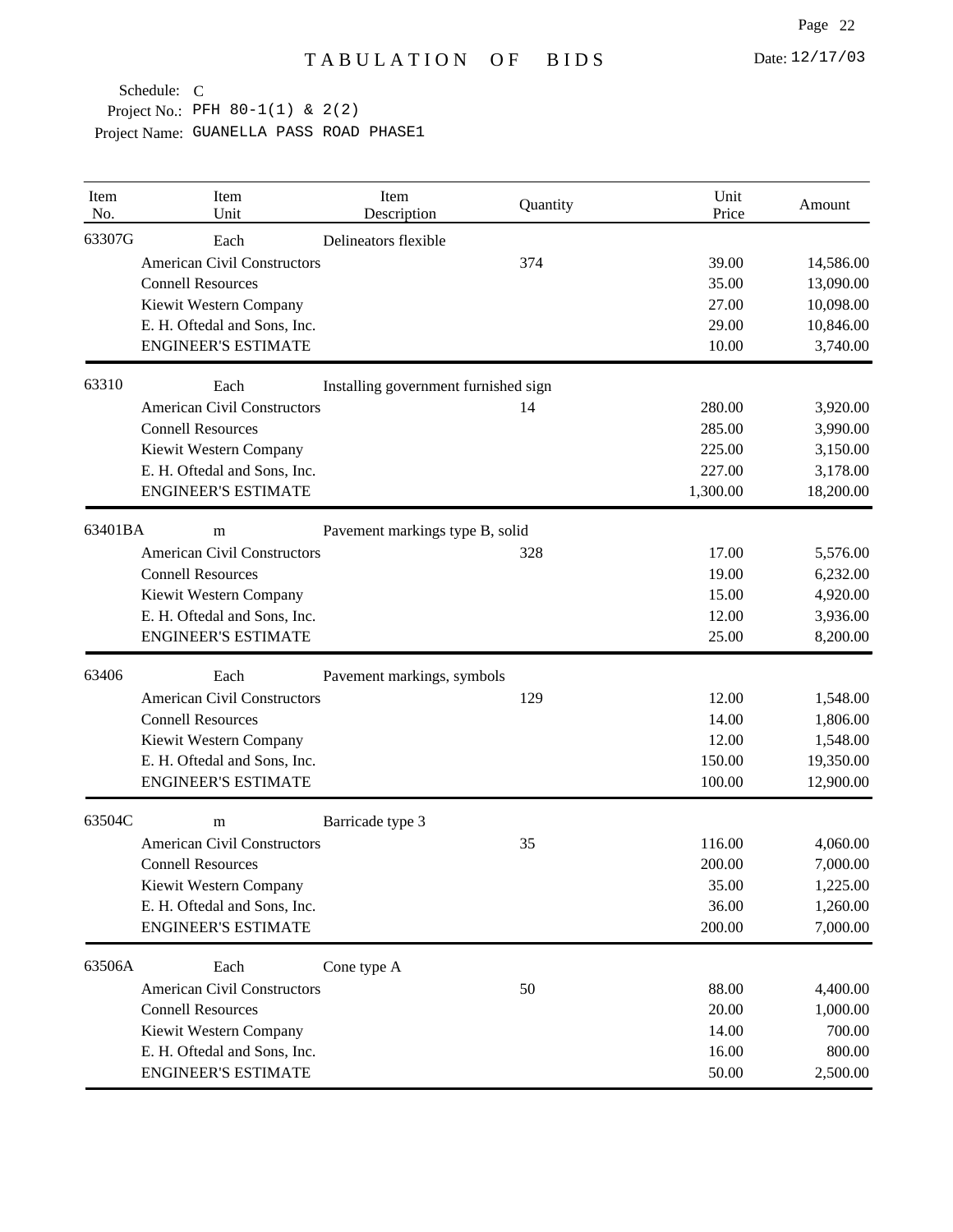| Item<br>No. | Item<br>Unit                       | Item<br>Description        | Quantity | Unit<br>Price | Amount     |
|-------------|------------------------------------|----------------------------|----------|---------------|------------|
| 63507       | m2                                 | Construction sign          |          |               |            |
|             | <b>American Civil Constructors</b> |                            | 80       | 80.00         | 6,400.00   |
|             | <b>Connell Resources</b>           |                            |          | 145.00        | 11,600.00  |
|             | Kiewit Western Company             |                            |          | 55.00         | 4,400.00   |
|             | E. H. Oftedal and Sons, Inc.       |                            |          | 57.00         | 4,560.00   |
|             | <b>ENGINEER'S ESTIMATE</b>         |                            |          | 200.00        | 16,000.00  |
| 63508       | Each                               | Drum                       |          |               |            |
|             | <b>American Civil Constructors</b> |                            | 150      | 85.00         | 12,750.00  |
|             | <b>Connell Resources</b>           |                            |          | 90.00         | 13,500.00  |
|             | Kiewit Western Company             |                            |          | 42.00         | 6,300.00   |
|             | E. H. Oftedal and Sons, Inc.       |                            |          | 45.00         | 6,750.00   |
|             | <b>ENGINEER'S ESTIMATE</b>         |                            |          | 90.00         | 13,500.00  |
| 63509       | Hour                               | Flagger                    |          |               |            |
|             | <b>American Civil Constructors</b> |                            | 13,000   | 20.00         | 260,000.00 |
|             | <b>Connell Resources</b>           |                            |          | 26.00         | 338,000.00 |
|             | Kiewit Western Company             |                            |          | 38.00         | 494,000.00 |
|             | E. H. Oftedal and Sons, Inc.       |                            |          | 23.00         | 299,000.00 |
|             | <b>ENGINEER'S ESTIMATE</b>         |                            |          | 25.00         | 325,000.00 |
| 63510       | Hour                               | Pilot car                  |          |               |            |
|             | <b>American Civil Constructors</b> |                            | 4,200    | 50.00         | 210,000.00 |
|             | <b>Connell Resources</b>           |                            |          | 43.00         | 180,600.00 |
|             | Kiewit Western Company             |                            |          | 75.00         | 315,000.00 |
|             | E. H. Oftedal and Sons, Inc.       |                            |          | 40.00         | 168,000.00 |
|             | <b>ENGINEER'S ESTIMATE</b>         |                            |          | 45.00         | 189,000.00 |
| 63511       | m                                  | Temporary concrete barrier |          |               |            |
|             | <b>American Civil Constructors</b> |                            | 800      | 125.00        | 100,000.00 |
|             | <b>Connell Resources</b>           |                            |          | 120.00        | 96,000.00  |
|             | Kiewit Western Company             |                            |          | 200.00        | 160,000.00 |
|             | E. H. Oftedal and Sons, Inc.       |                            |          | 170.00        | 136,000.00 |
|             | <b>ENGINEER'S ESTIMATE</b>         |                            |          | 160.00        | 128,000.00 |
| 63521B      | Each                               | Warning light type B       |          |               |            |
|             | <b>American Civil Constructors</b> |                            | 8        | 260.00        | 2,080.00   |
|             | <b>Connell Resources</b>           |                            |          | 1,100.00      | 8,800.00   |
|             | Kiewit Western Company             |                            |          | 105.00        | 840.00     |
|             | E. H. Oftedal and Sons, Inc.       |                            |          | 113.00        | 904.00     |
|             | <b>ENGINEER'S ESTIMATE</b>         |                            |          | 150.00        | 1,200.00   |